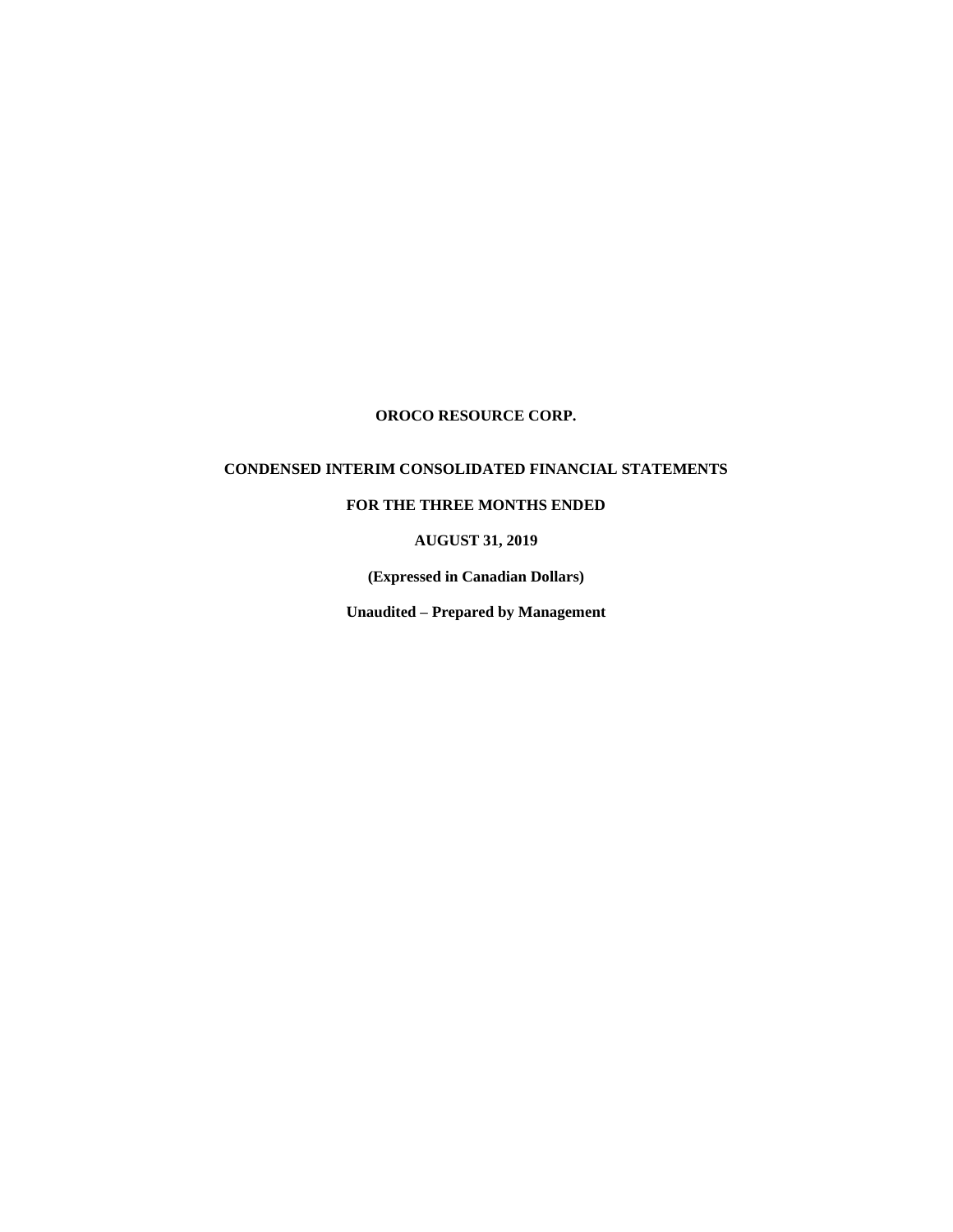CONDENSED INTERIM CONSOLIDATED STATEMENTS OF FINANCIAL POSITION (Expressed in Canadian Dollars) (Unaudited) As at

|                                                                   |               | August 31, 2019 |              | May 31, 2019   |
|-------------------------------------------------------------------|---------------|-----------------|--------------|----------------|
|                                                                   |               |                 |              |                |
| <b>ASSETS</b>                                                     |               |                 |              |                |
| <b>Current</b>                                                    |               |                 |              |                |
| Cash                                                              | \$            | 566,054         | \$           | 488,402        |
| Receivables                                                       |               | 93,830          |              | 35,491         |
| Prepaid expenses and advances                                     |               | 60,270          |              | 14,776         |
|                                                                   |               | 720,154         |              | 538,669        |
| <b>Marketable securities (Note 4)</b>                             |               | 311,800         |              | 401,444        |
| Investment in and advances to associated company (Note 4)         |               | 1,503,586       |              | 1,339,443      |
| Deferred acquisition costs (Note 6)                               |               |                 |              | 29,559         |
| <b>Exploration and evaluation assets (Note 6)</b>                 |               | 1,601,588       |              | 1,417,143      |
| <b>Equipment</b> (Note 7)                                         |               | 5,645           |              | 5,850          |
|                                                                   | \$            | 4,142,773       | \$           | 3,732,108      |
| <b>LIABILITIES AND SHAREHOLDERS' EQUITY</b>                       |               |                 |              |                |
| <b>Current</b><br>Trade payables and accrued liabilities (Note 9) | $\mathsf{\$}$ | 407,221         | $\mathbb{S}$ | 467,341        |
| <b>Deferred tax liability</b>                                     |               | 13,443          |              | 13,443         |
|                                                                   |               | 420,664         |              | 480,784        |
| Shareholders' equity                                              |               |                 |              |                |
| Share capital (Note 8)                                            |               | 20,854,920      |              | 19,913,512     |
| Share subscriptions receivable (Note 8)                           |               | (121,500)       |              |                |
| Reserves (Note 8)                                                 |               | 2,923,538       |              | 2,758,706      |
| Deficit                                                           |               | (19, 934, 849)  |              | (19, 420, 894) |
|                                                                   |               | 3,722,109       |              | 3,251,324      |
|                                                                   | \$            | 4,142,773       | \$           | 3,732,108      |

**Nature of operations and going concern** (Note 1) **Subsequent events** (Note 13)

# **Approved on behalf of the Board:**

Craig Dalziel – Director Steve Vanry – Director

*"Craig Dalziel" "Steve Vanry"*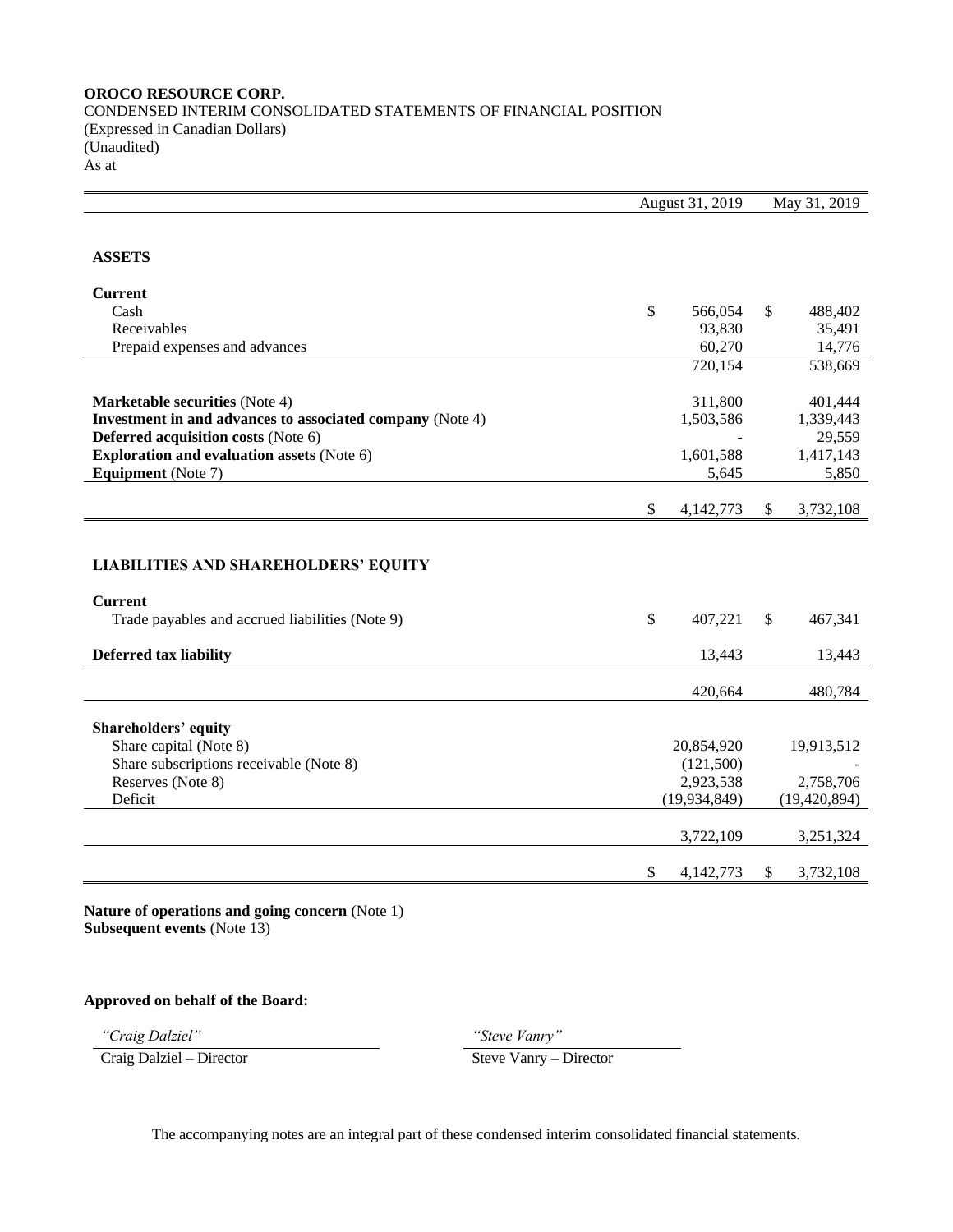CONDENSED INTERIM CONSOLIDATED STATEMENTS OF LOSS AND COMPREHENSIVE LOSS (Expressed in Canadian Dollars) (Unaudited) For the Three Months Ended August 31,

|                                                                 | 2019             |              | 2018       |
|-----------------------------------------------------------------|------------------|--------------|------------|
|                                                                 |                  |              |            |
| <b>Expenses</b><br>Business development                         | \$<br>16,650     | \$           | 16,650     |
|                                                                 | 205              |              | 251        |
| Depreciation (Note 7)                                           |                  |              |            |
| Consulting fees (Note 9)                                        | 68,047           |              | 17,650     |
| Foreign currency loss (gain)                                    | 3,116            |              | (390)      |
| Management and director fees (Note 9)                           | 74,000           |              | 59,000     |
| Office and general                                              | 52,040           |              | 42,799     |
| Professional fees (Note 9)                                      | 50,331           |              | 54,225     |
| Property investigation costs                                    | 13,733           |              | 2,057      |
| Share-based payment (Notes 8 and 9)                             | 250,096          |              | 62,573     |
| Shareholder communications and investor relations               | 79,840           |              | 740        |
| Transfer agent and filing fees                                  | 5,250            |              | 4,588      |
| Travel                                                          | 31,245           |              | 17,185     |
| <b>Operating loss</b>                                           | (644, 553)       |              | (277, 328) |
|                                                                 |                  |              |            |
| Equity loss in associated company (Note 4)                      | (19, 876)        |              | (31,025)   |
| Interest income (Note 4)                                        | 22,758           |              |            |
| Royalty income (Note 5)                                         | 127,716          |              | 270        |
|                                                                 | 130,598          |              | (30,755)   |
|                                                                 |                  |              |            |
| Loss for the period                                             | (513, 955)       |              | (308, 083) |
|                                                                 |                  |              |            |
| Unrealized loss on fair value of marketable securities (Note 4) | (89, 644)        |              | (172, 537) |
|                                                                 |                  |              |            |
| Loss and comprehensive loss for the period                      | \$<br>(603, 599) | \$           | (480, 620) |
| Basic and diluted loss per common shares                        | \$<br>(0.01)     | $\mathbb{S}$ | (0.00)     |
|                                                                 |                  |              |            |
|                                                                 |                  |              |            |
| Weighted average number of common shares                        |                  |              |            |
| outstanding - basic and diluted                                 | 98,283,981       |              | 89,196,318 |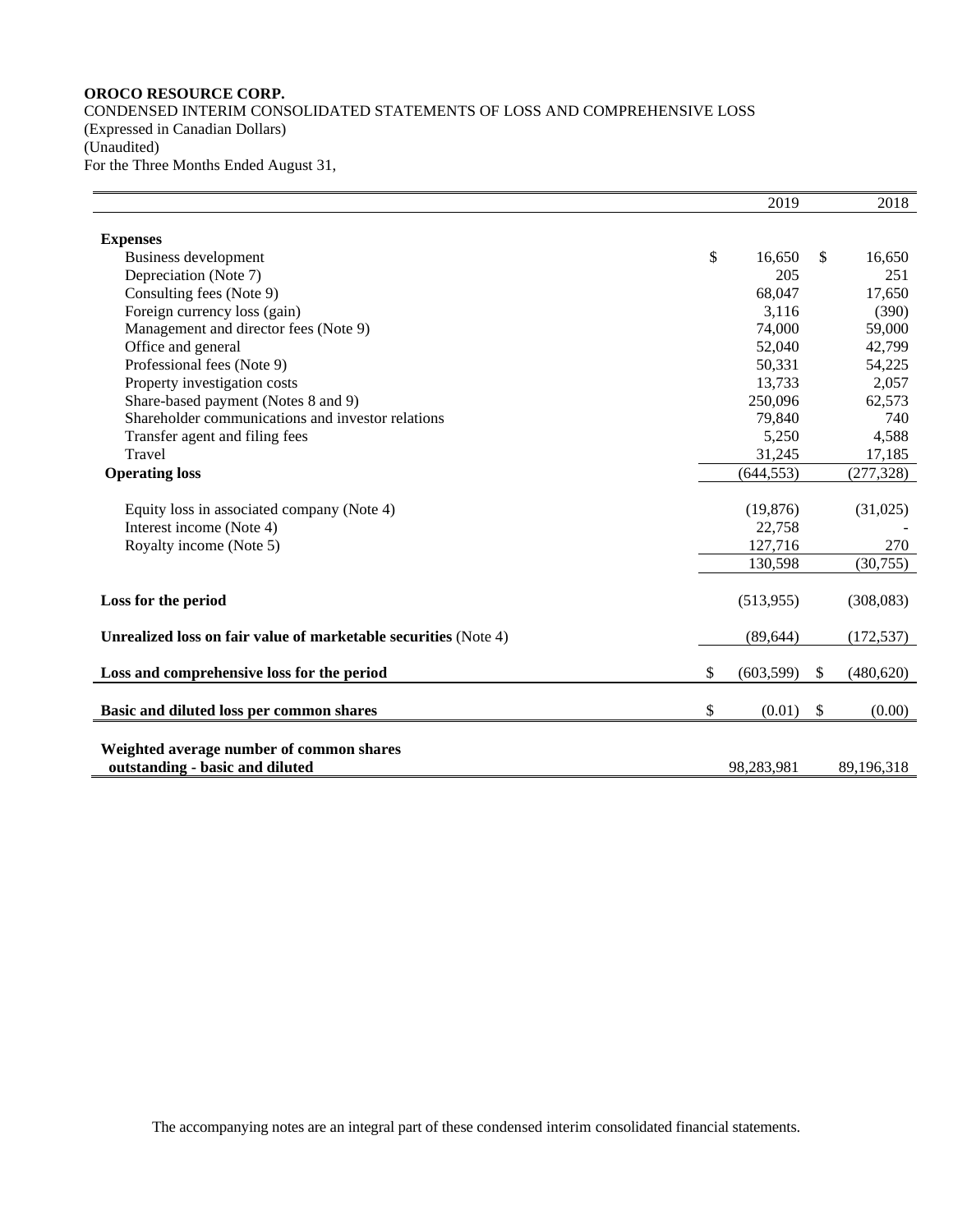## **OROCO RESOURCE CORP**. CONDENSED INTERIM CONSOLIDATED STATEMENTS OF CHANGES IN SHAREHOLDERS' EQUITY (Expressed in Canadian Dollars)

(Unaudited)

|                                                                        | Share Capital            |            |                                      |                                         | Reserves                    |                |            |
|------------------------------------------------------------------------|--------------------------|------------|--------------------------------------|-----------------------------------------|-----------------------------|----------------|------------|
|                                                                        | Number                   | Amount     | Share<br>subscriptions<br>receivable | Other<br>comprehensive<br>income (loss) | Stock option and<br>warrant | Deficit        | Total      |
|                                                                        |                          | \$         | \$                                   | \$                                      | \$                          | \$             | \$         |
| May 31, 2018<br>Shares issued for exploration and                      | 89,147,405               | 18,115,678 |                                      | 103,031                                 | 2,289,540                   | (17,874,209)   | 2,634,040  |
| evaluation assets<br>Unrealized loss on fair value of                  | 500,000                  | 137,500    |                                      |                                         |                             |                | 137,500    |
| marketable securities                                                  |                          |            |                                      | (172, 537)                              |                             |                | (172, 537) |
| Share-based payment                                                    |                          |            |                                      |                                         | 62,573                      |                | 62,573     |
| Loss for the period                                                    |                          |            |                                      |                                         |                             | (308,083)      | (308, 083) |
| <b>August 31, 2018</b>                                                 | 89,647,405               | 18,253,178 |                                      | (69, 506)                               | 2,352,113                   | (18, 182, 292) | 2,353,493  |
| May 31, 2019                                                           | 97,542,405               | 19,913,512 |                                      | (44, 125)                               | 2,802,831                   | (19,420,894)   | 3,251,324  |
| Shares issued for cash                                                 | 2,000,000                | 900,000    | (121,500)                            |                                         |                             |                | 778,500    |
| Share issue costs                                                      |                          | (10,592)   |                                      |                                         | 4,380                       |                | (6,212)    |
| Shares issued for warrant exercise<br>Unrealized loss on fair value of | 325,000                  | 52,000     |                                      |                                         |                             |                | 52,000     |
| marketable securities                                                  | $\overline{\phantom{a}}$ |            | $\overline{\phantom{a}}$             | (89, 644)                               |                             |                | (89, 644)  |
| Share-based payment                                                    |                          |            |                                      |                                         | 250,096                     |                | 250,096    |
| Loss for the period                                                    |                          |            |                                      |                                         |                             | (513, 955)     | (513, 955) |
| <b>August 31, 2019</b>                                                 | 99,867,405               | 20,854,920 | (121,500)                            | (133,769)                               | 3,057,307                   | (19, 934, 849) | 3,722,109  |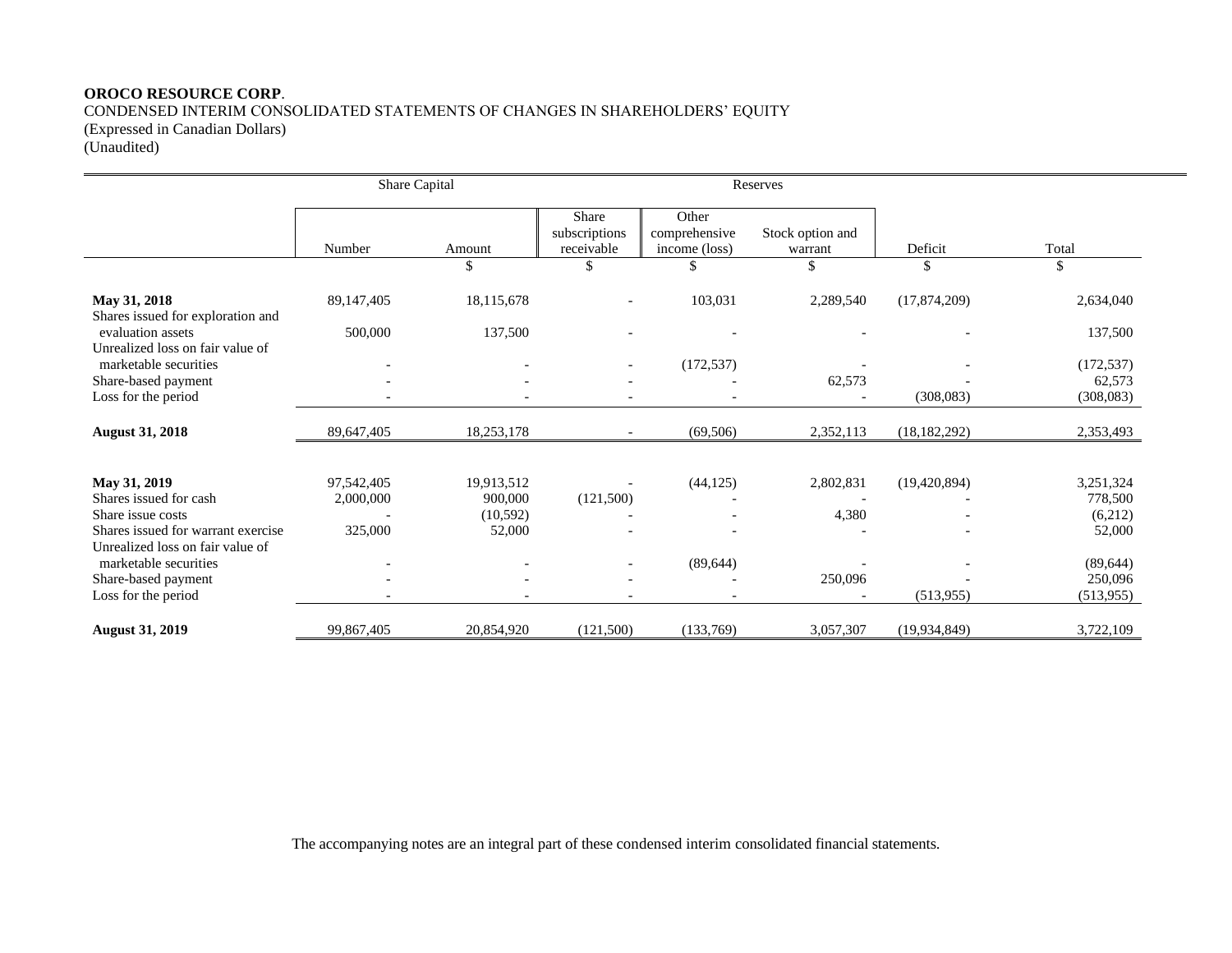CONDENSED INTERIM CONSOLIDATED STATEMENTS OF CASH FLOWS (Expressed in Canadian Dollars) (Unaudited) For the Three months ended August 31,

|                                               |              | 2019           | 2018            |
|-----------------------------------------------|--------------|----------------|-----------------|
| <b>CASH FLOWS FROM OPERATING ACTIVITIES</b>   |              |                |                 |
| Loss for the period                           | $\mathbb{S}$ | (513, 955)     | \$<br>(308,083) |
| Adjusted for items not involving cash:        |              |                |                 |
| Depreciation                                  |              | 205            | 251             |
| Equity loss in associated company             |              | 19,876         | 31,025          |
| Accrued royalty income                        |              |                |                 |
| Accrued interest income                       |              | (127,716)      | (270)           |
|                                               |              | (22,758)<br>86 |                 |
| Foreign exchange loss (gain)                  |              |                | (201)           |
| Share-based payment                           |              | 250,096        | 62,573          |
| Changes in working capital items:             |              |                |                 |
| Receivables                                   |              | 17,032         | (6,340)         |
| Prepaid expenses and advances                 |              | (45, 494)      | (6,377)         |
| Trade payables and accrued liabilities        |              | (689)          | 33,198          |
| Net cash used in operating activities         |              | (423, 317)     | (194, 224)      |
|                                               |              |                |                 |
| <b>CASH FLOWS FROM INVESTING ACTIVITIES</b>   |              |                |                 |
| Exploration and evaluation expenditures       |              | (214, 317)     | (144,909)       |
| Royalty income                                |              | 52,259         | 1,782           |
| Advances to associated company                |              | (161,261)      | (59, 895)       |
| Net cash used in investing activities         |              | (323, 319)     | (203, 022)      |
|                                               |              |                |                 |
| <b>CASH FLOWS FROM FINANCING ACTIVITIES</b>   |              |                |                 |
| Proceeds from private placement shares issued |              | 778,500        |                 |
| Proceeds from exercise of warrants            |              | 52,000         |                 |
| Share issue cost                              |              | (6,212)        |                 |
| Net cash provided by financing activities     |              | 824,288        |                 |
|                                               |              |                |                 |
| Change in cash                                |              | 77,652         | (397, 246)      |
| Cash, beginning of period                     |              | 488,402        | 938,804         |
|                                               | \$           | 566,054        |                 |
| Cash, end of period                           |              |                | \$<br>541,558   |

**Supplemental cash flow information** (Note 10)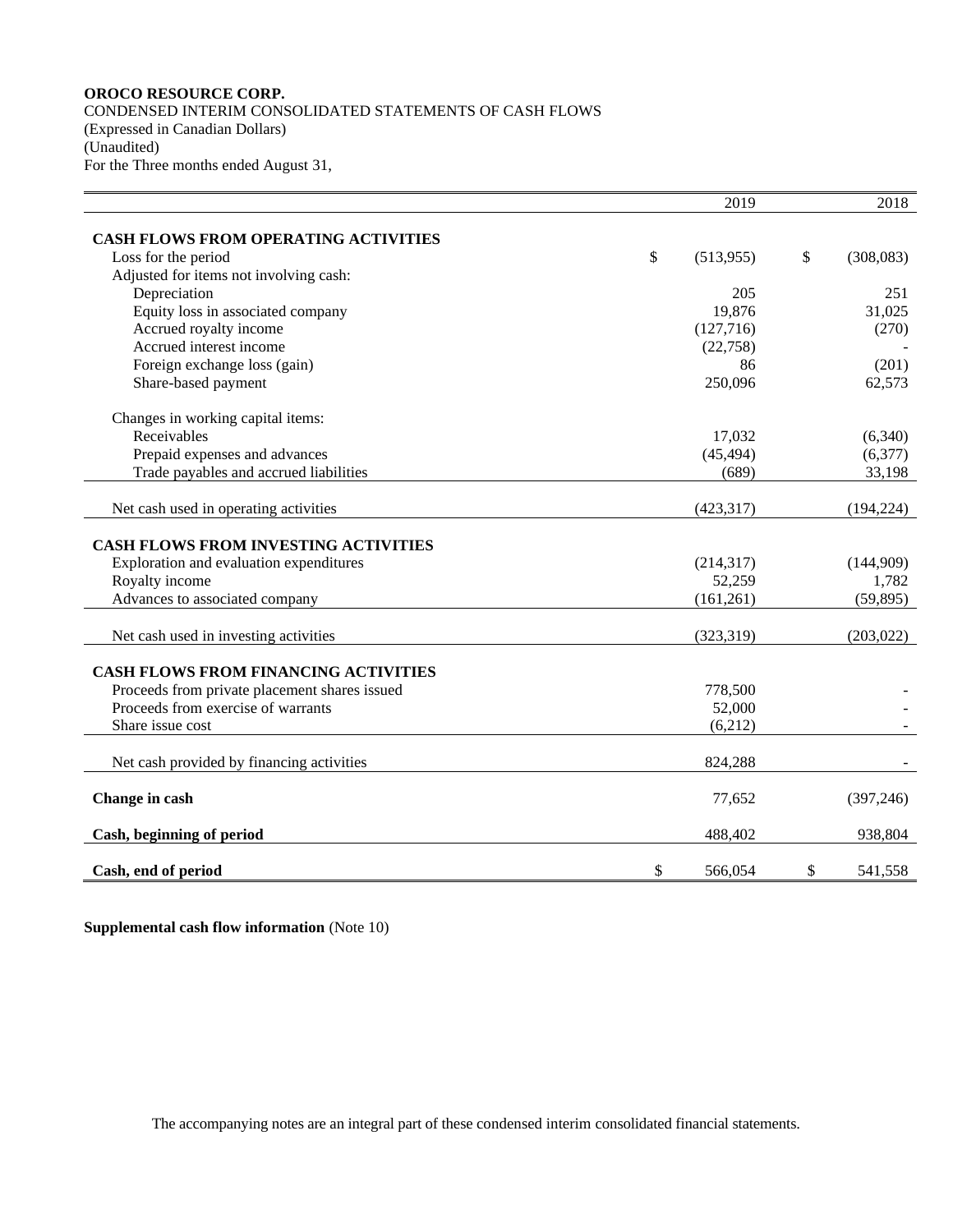## **1. NATURE OF OPERATIONS AND GOING CONCERN**

Oroco Resource Corp. (the "Company") was incorporated on July 7, 2006 under the Business Corporations Act of British Columbia and is in the business of acquiring and exploring exploration and evaluation assets in Mexico. The Company is listed on the TSX Venture Exchange (the "TSX-V").

The Company's head office and principal address is located at #1201 - 1166 Alberni Street, Vancouver, British Columbia, Canada, V6E 3Z3.

The Company is in the exploration stage and has not yet determined whether its exploration and evaluation assets contain reserves that are economically recoverable. The recoverability of amounts shown for exploration and evaluation assets and related deferred exploration expenditures are dependent upon the discovery of economically recoverable reserves, the ability of the Company to obtain necessary financing to complete the development of the mineral properties and upon future profitable production or proceeds from the disposition thereof.

The Company's exploration and evaluation assets consist of the Xochipala, Santo Tomas, and Salvador properties in Mexico. The outlook for the Company is tied to realizing on the value of its exploration and evaluation assets and marketable securities, raising the financing necessary to maintain operations thereafter, and ultimately on generating future profitable operations. The Company has incurred ongoing losses and will require additional capital to continue operation for the upcoming year. These uncertainties may cast significant doubt as to the ability of the Company to continue as a going concern.

These condensed interim consolidated financial statements do not reflect adjustments to the carrying value of assets and liabilities, the reported expenses and balance sheet classifications used that would be necessary if the going concern assumption were not appropriate.

## **2. BASIS OF PRESENTATION**

#### **Statement of compliance**

These condensed interim consolidated financial statements, including comparatives, have been prepared in accordance with IAS 34, Interim Financial Reporting, as issued by the International Accounting Standards Board ("IASB") and the interpretations of the International Financial Reporting Interpretations Committee ("IFRIC"s). They do not include all disclosures required by International Financial Reporting Standards ("IFRS") for annual financial statements, and, therefore, should be read in conjunction with the Company's audited consolidated financial statements for the year ended May 31, 2019, prepared in accordance with IFRS as issued by the IASB.

These condensed interim consolidated financial statements were authorized by the Audit Committee and Board of Directors of the Company on October 30, 2019.

#### **Basis of presentation**

These condensed interim consolidated financial statements have been prepared on a historical cost basis, using the accrual basis of accounting, except for cash flow information and certain financial assets that are measured at fair value.

#### **Functional and presentation currency**

These condensed interim consolidated financial statements are presented in Canadian dollars, unless otherwise noted, which is the functional currency of the parent and of its subsidiaries.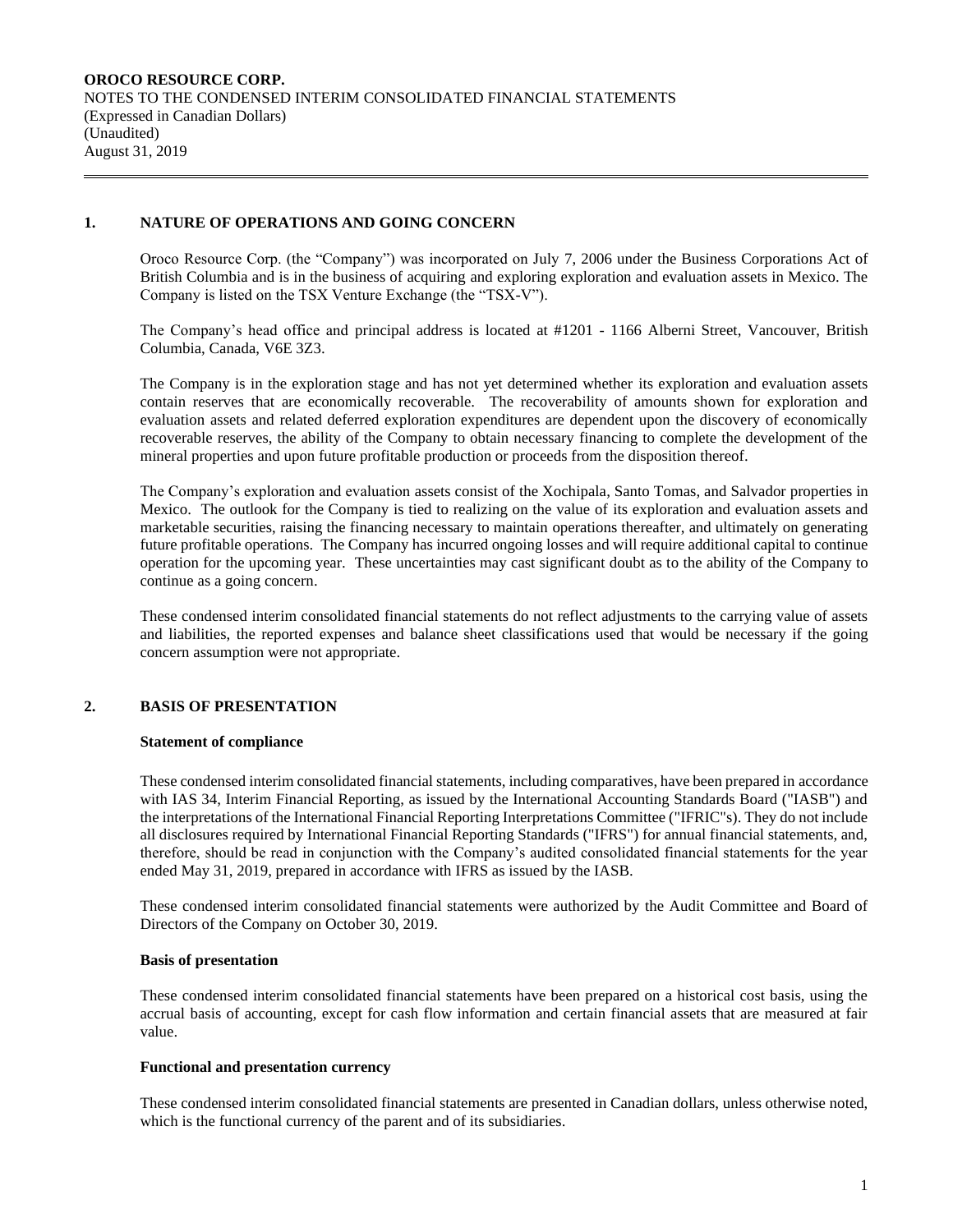## **2. BASIS OF PRESENTATION** (cont'd…)

#### **Basis of consolidation**

These condensed interim consolidated financial statements include the accounts of the Company and its direct whollyowned subsidiaries. Control exists when the Company possesses power over an investee, has exposure to variable returns from the investee and has the ability to use its power over the investee to affect its returns. Intercompany balances and transactions, and any unrealized income and expenses arising from intercompany transactions, are eliminated in preparing the condensed interim consolidated financial statements.

| Name of Subsidiary                                 | Country of<br>Incorporation | Percentage of<br>Ownership | Principal Activity           |
|----------------------------------------------------|-----------------------------|----------------------------|------------------------------|
| Minera Xochipala S.A. de C.V. ("Minera Xochipala") | Mexico                      | 100%                       | <b>Exploration in Mexico</b> |
| 0973496 B.C. Ltd.                                  | Canada                      | 100%                       | Holding company              |

The Company also holds an inactive, nominal company incorporated in Canada.

The Company holds a 13.0% interest in Altamura Copper Corp. ("Altamura") which is accounted for as an equity investment.

## **Significant estimates**

The preparation of these condensed interim consolidated financial statements requires the Company to make estimates and assumptions concerning the future. The Company's management reviews these estimates and underlying assumptions on an ongoing basis, based on experience and other factors, including expectations of future events that are believed to be reasonable under the circumstances. Revisions to estimates are adjusted for prospectively in the period in which the estimates are revised.

Critical accounting estimates are estimates and assumptions made by management that may result in a material adjustment to the carrying amount of assets and liabilities within the next financial year and are, but are not limited to, the following:

Share-based payment - The fair value of stock options issued are subject to the limitation of the Black-Scholes option pricing model which incorporates market data and which involves uncertainty and subjectivity in estimates used by management in the assumptions. Changes in the input assumptions can materially affect the fair value estimate of stock options.

Valuation of marketable securities - The Company evaluates, among other factors, the duration and extent to which the fair value of an investment is less than its cost; and the financial health of, and near term business outlook for, the investee, including factors such as industry and sector performance, changes in technology, and operational and financing cash flow.

The carrying value and the recoverability of exploration and evaluation assets - Management has determined that exploration, evaluation and related costs incurred, which were capitalized may have future economic benefits and may be economically recoverable. Management uses several criteria in its assessments of economic recoverability and probability of future economic benefits including geologic and other technical information, history of conversion of mineral deposits with similar characteristics to its own properties to proven and probable mineral reserves, scoping and feasibility studies, accessible facilities and existing permits.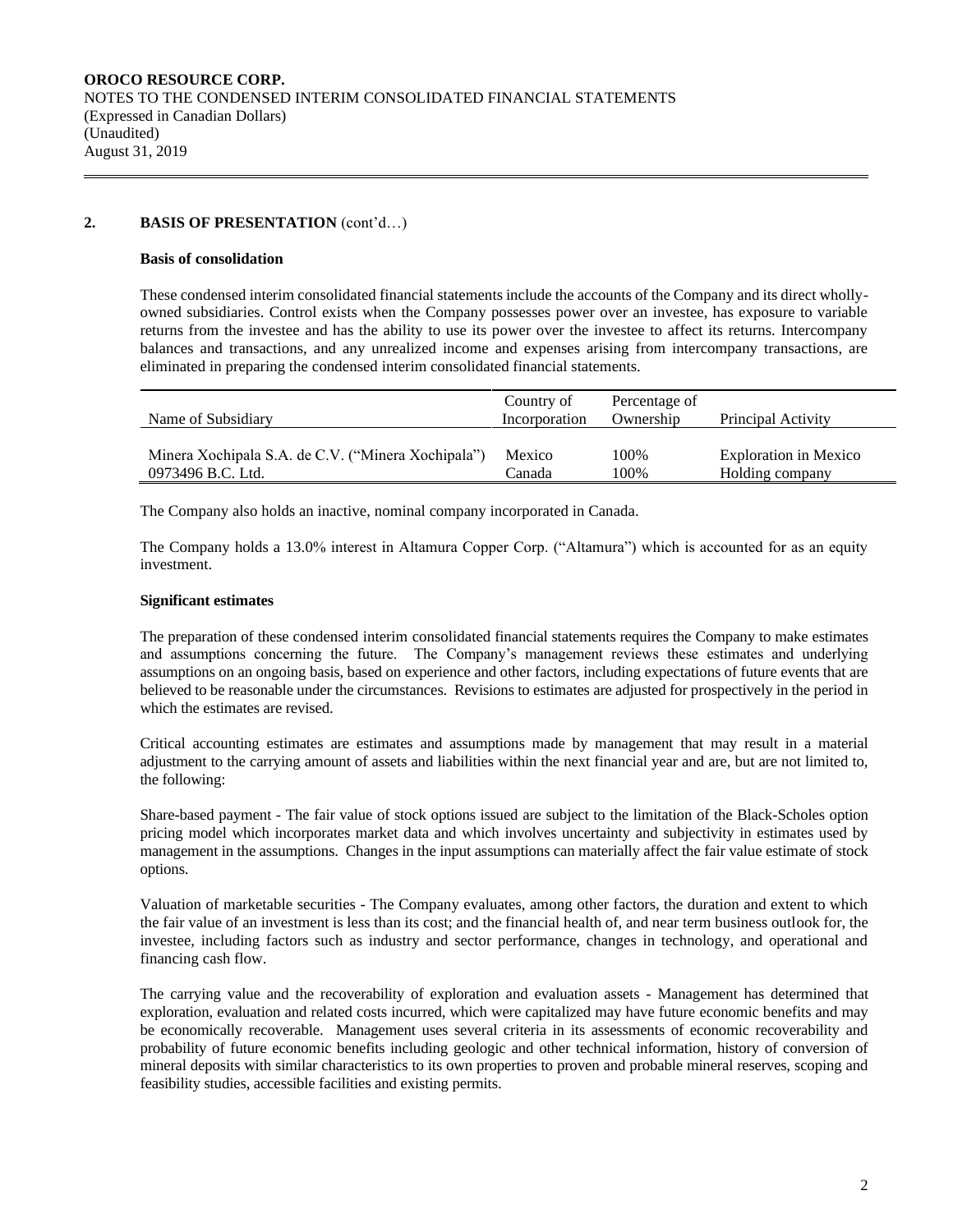### **2. BASIS OF PRESENTATION** (cont'd…)

#### **Significant estimates** (cont'd…)

Valuation of production royalty - The Company is entitled to royalty income as disclosed in Note 5. The Company has estimated the value of the production royalty to be \$Nil due to lack of certainty of future ongoing production and values.

#### **Significant judgments**

Information about critical judgments in applying accounting policies that have the most significant effect on the amounts recognized in these condensed interim consolidated financial statements are, but are not limited to, the following:

Determination of functional currency - The functional currency of the Company and its subsidiaries is the currency of the primary economic environment in which each entity operates. The Company has determined the functional currency of each entity to be the Canadian dollar. Determination of the functional currency may involve certain judgments to determine the primary economic environment. The functional currency may change if there is a change in events and conditions which determines the primary economic environment.

Classification of investments as subsidiaries, joint ventures, associated company and portfolio investments - Classification of investments requires judgement as to whether the Company controls, has joint control of or significant influence over the strategic financial and operating decisions relating to the activity of the investee. In assessing the level of control or influence that the Company has over an investment, management considers ownership percentages, board representation as well as other relevant provisions in shareholder agreements. If an investor holds or has the ability to hold 20% or more of the voting power of the investee, it is presumed that the investor has significant influence, unless it can be clearly demonstrated that this is not the case. Conversely, if the investor holds less than 20% of the voting power of the investee, it is presumed that the investor does not have significant influence, unless such influence can be clearly demonstrated. The Company accounts for its 13.0% interest in Altamura as an equity investment as the Company has the ability to convert its advances into an increased interest in Altamura.

## **3. SIGNIFICANT ACCOUNTING POLICIES**

These condensed interim consolidated financial statements were prepared using the same accounting policies and methods of computation as in the Company's consolidated financial statements for the year ended May 31, 2019, except as noted below.

#### **New accounting policies adopted**

The following standards and amendments to existing standards have been adopted by the Company effective June 1, 2019:

## *IFRS 16, Leases*

This standard sets out the principles for recognition, measurement, presentation, and disclosure of leases including guidance for both parties to a contract, the lessee and the lessor. It eliminates the classification of leases as either operating or finance leases as is required by IAS 17 and instead introduces a single lessee accounting model.

There was no impact on the condensed interim consolidated financial statements as a result of adopting this standard.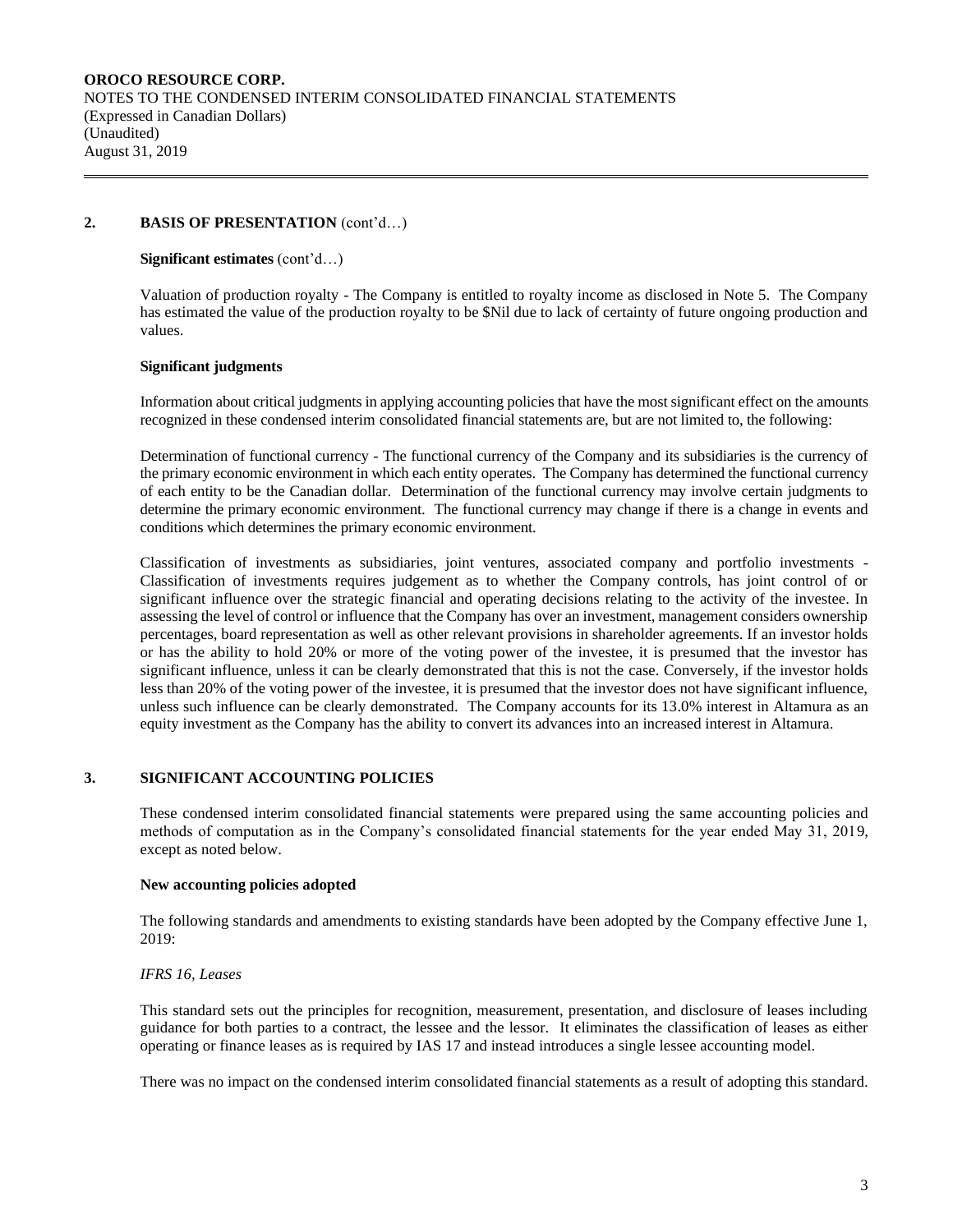## **4. INVESTMENTS AND ADVANCES**

#### **(a) Marketable Securities**

During the three months ended August 31, 2019, the Company sold Nil (August 31, 2018 - Nil) Goldgroup Mining Inc. ("Goldgroup") shares resulting in a gain on sale of \$Nil (August 31, 2018 - \$Nil). As at August 31, 2019, the remaining 5,601,250 (May 31, 2019 - 5,601,250) shares had a fair value of \$224,050 (May 31, 2019 - \$308,069), resulting in other comprehensive loss of \$84,019 (May 31, 2019 - \$140,031; August 31, 2018 - \$172,537).

The Company owns 375,000 common shares, at a cost of \$75,000, in a private British Columbia company ("BC Co."), related by virtue of a common director, which provides satellite based, geological services to the mining and other industries, which services are able to identify, model and monitor subsurface geological structures. Cost is considered to approximate fair value.

As at August 31, 2019, the Company owned 5,950,000 common shares (representing a 13.0% ownership), at a cost of \$451,073, in Altamura, a company related by virtue of a director and officer of the Company and a member of the Company's management collectively having significant influence in Altamura (Note 9).

The Company owns 75,000 common shares of a publicly traded company ("Pub Co."). As at August 31, 2019, the shares had a fair value of \$12,750 (May 31, 2019 - \$18,375), resulting in other comprehensive loss of \$5,625 (May 31, 2019 - \$7,125; August 31, 2018 - \$4,500).

|                       | Goldgroup |               |           | Altamura                 | BC Co.  |              |  |  |
|-----------------------|-----------|---------------|-----------|--------------------------|---------|--------------|--|--|
|                       | Number    | Amount        |           | Amount                   | Number  | Amount       |  |  |
|                       |           |               |           |                          |         |              |  |  |
| May 31, 2018          | 5,601,250 | \$<br>448,100 | 5,950,000 | \$<br>۰                  | 375,000 | 75,000<br>\$ |  |  |
| <b>Additions</b>      |           |               |           |                          |         |              |  |  |
| Disposals             |           |               |           |                          |         |              |  |  |
| Fair value adjustment | -         | (140, 031)    |           | $\overline{\phantom{0}}$ |         |              |  |  |
| May 31, 2019          | 5,601,250 | \$<br>308,069 | 5,950,000 | \$<br>-                  | 375,000 | \$<br>75,000 |  |  |
| <b>Additions</b>      |           |               |           |                          |         |              |  |  |
| Disposals             |           |               |           | -                        |         |              |  |  |
| Fair value adjustment |           | (84, 019)     |           | -                        |         |              |  |  |
| August 31, 2019       | 5,601,250 | \$<br>224,050 | 5,950,000 | \$<br>۰                  | 375,000 | 75,000       |  |  |

|                       | Pub Co. | Total |          |               |
|-----------------------|---------|-------|----------|---------------|
|                       | Number  |       | Amount   | Amount        |
|                       |         |       |          |               |
| May 31, 2018          | 75,000  | S.    | 25,500   | 548,600<br>\$ |
| <b>Additions</b>      | ۰       |       |          |               |
| Disposals             |         |       |          |               |
| Fair value adjustment |         |       | (7, 125) | (147, 156)    |
| May 31, 2019          | 75,000  | \$    | 18,375   | \$<br>401,444 |
| Additions             | ۰       |       |          |               |
| Disposals             |         |       |          |               |
| Fair value adjustment |         |       | (5,625)  | (89, 644)     |
| August 31, 2019       | 75,000  |       | 12,750   | 311,800       |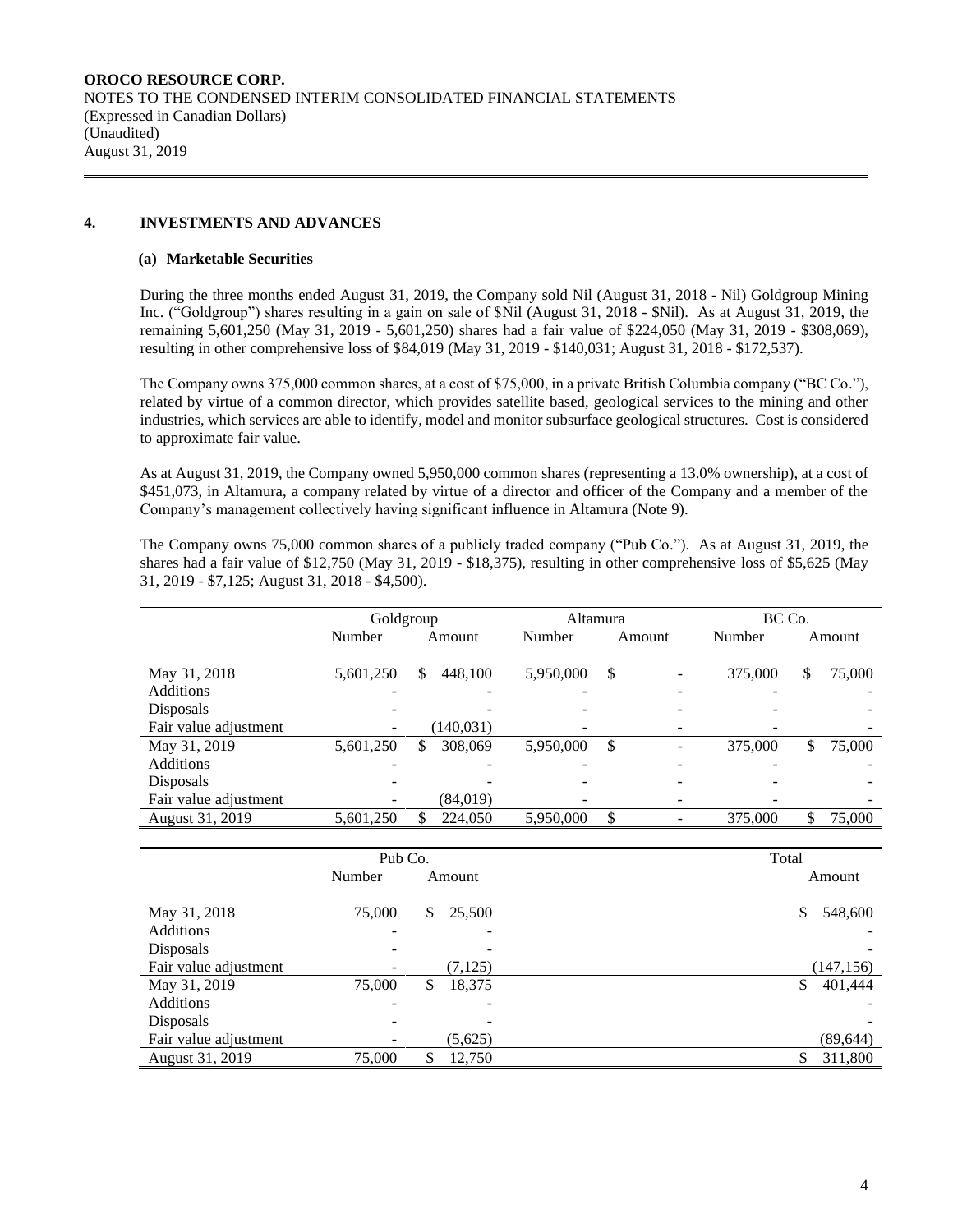## **4. INVESTMENTS AND ADVANCES** (cont'd…)

#### **(b) Equity Investment and Advances**

During the three months ended August 31, 2019, the Company advanced to and/or paid on behalf of Altamura \$161,261 (August 31, 2018 - \$59,895), and accrued interest owed of \$22,758 (August 31, 2018 - \$Nil) for total outstanding advances of \$864,615 (May 31, 2019 - \$680,596) (the "Advances"). The Advances bear interest of 12% and are due within 90 days of request of the Company. The Company has entered into three agreements with Altamura dated effective September 27, 2018: (i) an option agreement (the "Altamura Option Agreement") pursuant to which the Company acquired a three year option (the "Option"), the exercise of which is subject to TSX-V and shareholder approval, to acquire all of the equity in Altamura not already held by the Company, in consideration for 39,800,000 shares of the Company (Note 9); (ii) a loan agreement (the "Altamura Loan Agreement") pursuant to which the Company agreed to lend up to US\$600,000 to Altamura, inclusive of Advances and exclusive of interest and management services to date, and (iii) an amended and restated share option agreement (the "Advances Conversion Agreement") pursuant to which, in the event that the Company does not exercise the Option, the Company may convert all Advances to Altamura into common shares of Altamura at a price of US\$0.057 per share at any time within the first six months after the expiry of the Option. The Advances are secured by promissory notes. As the conversion of the Advances into equity of Altamura would result in the Company holding an equity position in Altamura sufficient to give it significant influence, but not control, the investment into Altamura has been accounted for as an equity investment. Altamura's main asset is its interests in the Santo Tomas Properties in Mexico (Note 6).

As at August 31, 2019, the Company has a receivable of \$346,500 (May 31, 2019 - \$346,500) in relation to the management services. Subsequent to the three months ended August 31, 2019, the Company and Altamura amended the Advances Conversion Agreement to include the management services fees in the amount that the Company may elect to convert into common shares of Altamura (Note 6).

Information on the equity investment is as follows:

As at August 31, 2019, the Company's investment in Altamura, including dilution gains, less its share of Altamura's accumulated losses was \$292,471 (May 31, 2019- \$312,347). The Company's share of the loss for the three months ended August 31, 2019 was \$19,876 (August 31, 2018 - \$31,025). The Company does not control operational decisions and the Company's judgment is that it has significant influence, but not control and accordingly equity accounting is appropriate.

As at August 31, 2019, Altamura's aggregate assets, aggregate liabilities and loss for the three months then ended are as follows:

|                                                          |     | Altamura  |
|----------------------------------------------------------|-----|-----------|
| Aggregate assets                                         | \$  | 243,475   |
| Aggregate liabilities                                    |     | 1,361,416 |
| Loss for the three months ended August 31, 2019          |     | 152,891   |
| Eliminate intercompany losses                            |     |           |
| Adjusted loss for the three months ended August 31, 2019 |     | 152,891   |
| The Company's ownership percentage                       |     | 13.0%     |
| The Company's share of the loss                          | \$. | 19,876    |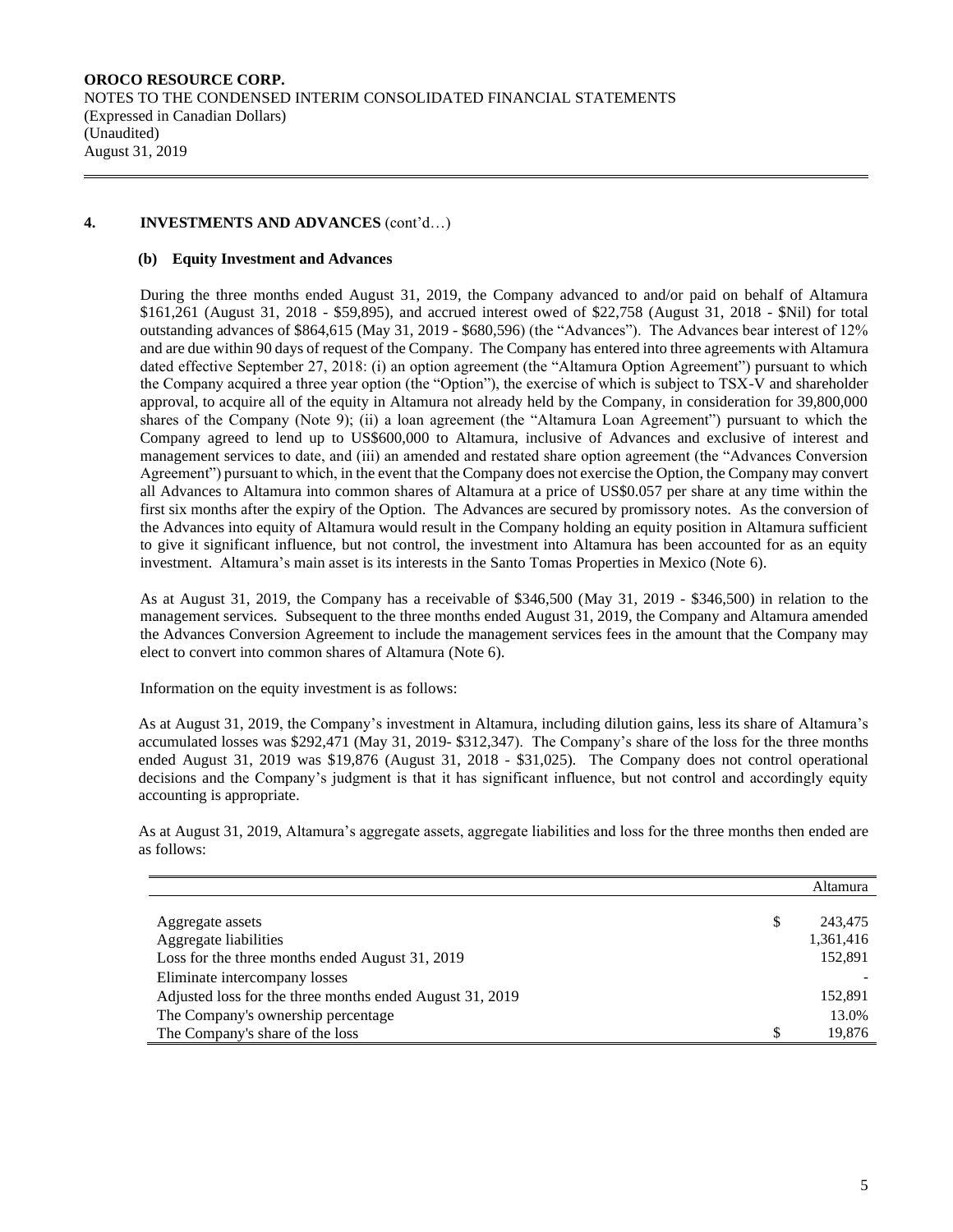### **4. INVESTMENTS AND ADVANCES** (cont'd…)

#### **(b) Equity Investment and Advances** (cont'd…)

A reconciliation of the equity balance and advances is as follows:

|                                                                                  | Altamura        |
|----------------------------------------------------------------------------------|-----------------|
|                                                                                  |                 |
| Equity investment                                                                |                 |
| May 31, 2018                                                                     | \$<br>432,205   |
| <b>Additions</b>                                                                 |                 |
| Loss for the year                                                                | (119, 858)      |
| May 31, 2019                                                                     | 312,347         |
| <b>Additions</b>                                                                 |                 |
| Loss for the period                                                              | (19, 876)       |
| Total equity investment as at August 31, 2019                                    | \$<br>292,471   |
| Advances                                                                         |                 |
| May 31, 2018                                                                     | \$<br>289,403   |
| <b>Additions</b>                                                                 | 350,572         |
| Interest                                                                         | 40,621          |
| May 31, 2019                                                                     | 680,596         |
| <b>Additions</b>                                                                 | 161,261         |
| Interest                                                                         | 22,758          |
| Total advances as at August 31, 2019                                             | \$<br>864,615   |
| Management services as at August 31, 2019 and May 31, 2019                       | 346,500         |
| Total equity investment, advances, and management services as at August 31, 2019 | 1,503,586       |
| Total equity investment, advances, and management services as at May 31, 2019    | \$<br>1,339,443 |

## **5. CERRO PRIETO ROYALTY**

Pursuant to the sale of the Company's interest in the Cerro Prieto Property to Goldgroup in fiscal 2013, Goldgroup agreed to pay to the Company a production royalty (the "Production Royalty") quarterly in arrears. The Production Royalty, payable for each month in which the monthly average of the daily PM London gold fix is in excess of US\$1,250 per ounce, is calculated at the rate of 20% of the dollar value of that excess for each ounce of gold produced from the property during that month, to a maximum royalty of US\$90 per ounce. This Production Royalty will be payable for each and every ounce of the greater of:

- i) the first 90,000 ounces of gold produced from the Property; and
- ii) all ounces of gold produced from the Property until the completion of five full years of commercial production, which period commenced on March 1, 2014.

During the three months ended August 31, 2019, the Company accrued \$127,716 (August 31, 2018 - \$270) in royalty revenue.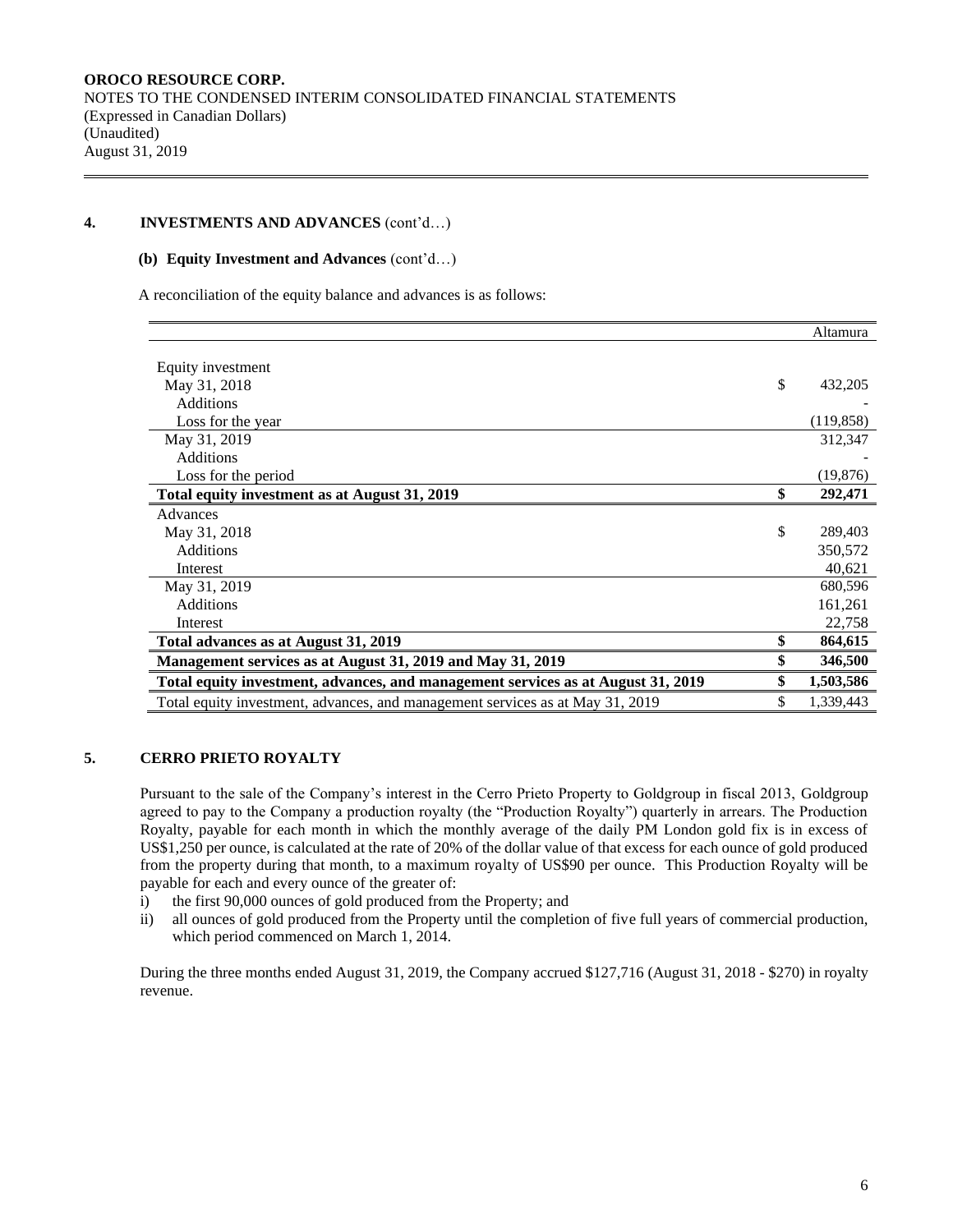# **6. EXPLORATION AND EVALUATION ASSETS**

|                                                                                                                                                   |                           | Santo Tomas                                                | Xochipala                 |              |                                                            |
|---------------------------------------------------------------------------------------------------------------------------------------------------|---------------------------|------------------------------------------------------------|---------------------------|--------------|------------------------------------------------------------|
|                                                                                                                                                   |                           | Properties                                                 | Property                  |              | Total                                                      |
| May 31, 2019                                                                                                                                      | $\boldsymbol{\mathsf{S}}$ | 1,036,926                                                  | \$<br>380,217             | \$           | 1,417,143                                                  |
| Acquisition costs<br>Cash<br>Shares issued                                                                                                        |                           | 29,559                                                     |                           |              | 29,559                                                     |
|                                                                                                                                                   |                           | 29,559                                                     |                           |              | 29,559                                                     |
| Deferred exploration expenditures<br>Geologists                                                                                                   |                           | 60,973                                                     | 13,372                    |              | 74,345                                                     |
| Lease payments, assessment fees and taxes                                                                                                         |                           | 77,232                                                     | 3,309                     |              | 80,541                                                     |
|                                                                                                                                                   |                           | 138,205                                                    | 16,681                    |              | 154,886                                                    |
| August 31, 2019                                                                                                                                   | \$                        | 1,204,690                                                  | \$<br>396,898             | $\mathbb{S}$ | 1,601,588                                                  |
|                                                                                                                                                   |                           | Santo Tomas<br>Properties                                  | Xochipala<br>Property     |              | Total                                                      |
| May 31, 2018                                                                                                                                      | \$                        | 347,793                                                    | \$<br>333,754             | \$           | 681,547                                                    |
| Acquisition costs<br>Cash<br>Shares issued                                                                                                        |                           | $\blacksquare$<br>$\blacksquare$                           | $\blacksquare$            |              |                                                            |
| Deferred exploration expenditures<br>Data, analysis, and models<br>Fieldwork<br>Geologists<br>Lease payments, assessment fees and taxes<br>Travel |                           | 235,549<br>4,888<br>376,354<br>56,097<br>16,245<br>689,133 | 39,992<br>6,471<br>46,463 |              | 235,549<br>4,888<br>416,346<br>62,568<br>16,245<br>735,596 |
| May 31, 2019                                                                                                                                      | \$                        | 1,036,926                                                  | \$<br>380,217             | \$           | 1,417,143                                                  |

# **(a) Xochipala Property Guerrero State, Mexico**

The Xochipala Property, located in Guerrero State, Mexico, is comprised of the contiguous 100% owned Celia Gene and Celia Generosa concessions. Minera Xochipala acquired the Xochipala Property in 2007.

# **(b) Salvador Property, Guerrero State, Mexico**

The Salvador Property is a mining concession 100% owned by Minera Xochipala.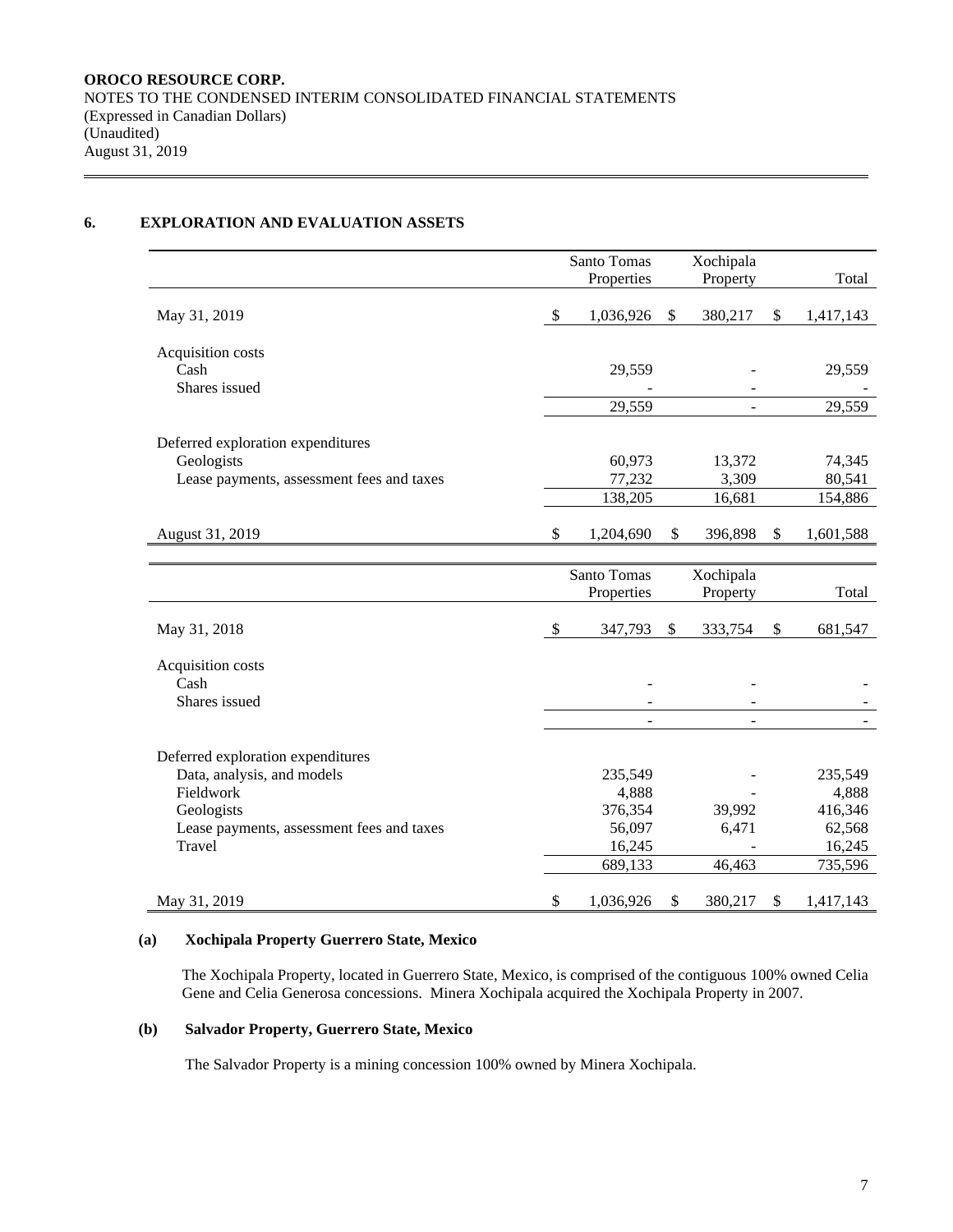## **6. EXPLORATION AND EVALUATION ASSETS** (cont'd…)

#### **(c) Santo Tomas Properties, Sinaloa State, Mexico**

The Company holds a 77.5% interest in each of the Papago 17, La China II and AMP Santo Tomas Red 1 concessions (collectively, the "Santo Tomas Properties") which are contiguous to the concessions which cover the known core of the Santo Tomas mineralized structure (the "Core Concessions"). The Santo Tomas Properties were acquired for a total cash payment of \$47,247 and the issuance of 2,000,000 common shares, valued at \$240,000. All three concessions of the Santo Tomas Property are subject to a 2% net smelter royalty ("NSR").

During the three months ended August 31, 2019, the Company entered into a letter agreement for the acquisition of an 80% interest in the Rossy mineral concession, which is contiguous to the Santo Tomas properties. The Company acquired its interest in consideration for US\$125,000, to be paid over two years, the issuance of 300,000 shares, and the grant to third parties of an aggregate 1.5% NSR. As at August 31, 2019, \$29,559 had been recorded as acquisition costs.

During the year ended May 31, 2019, the Company entered into a purchase agreement pursuant to which the Company acquired geological data, analysis and models related to the Santo Tomas Properties and the Core Properties in consideration for 500,000 common shares, valued at \$137,500, and US\$500,000, to be paid by way of three payments of US\$50,000 each and a final payment of US\$350,000. The second and third \$50,000 payments and the \$350,000 payment are contingent upon Xochipala Gold obtaining registered title to the Core Concessions and are due over a period of no more than three years from that event.

Altamura (Note 4) holds an un-registered, contractual interest in the Core Concessions. The registration of this interest had previously been impeded by a 2016 judgment (the "Judgment") from a claim by Aztec Copper Corp. ("Aztec") and its Mexican subsidiary, Prime Aztec Mexicana, S.A. de C.V. against Compania Minera Ruero, S.A. de C.V. ("CMR"), Fierce Investments Ltd. ("Fierce"), and Ruero International Ltd. ("Ruero"). During the year ended May 31, 2019, the Judgment and a related annotation were nullified and the transfer of the Santo Tomas Property from CMR to XG is now in process.

Altamura also holds an indirect 50% interest in CMR, the registered title holder of the Core Concessions, and an option to acquire, for US\$16,000,000, all of the direct and indirect interest that the holder of the other 50% of CMR has in the Core Concessions, wherever that ownership interest resides (the "CMR Option"), subject to a 1% NSR (the "CMR Option NSR"), 0.5% of which may be bought back for US\$2,000,000. Altamura's interest in the Core Concessions is subject to an NSR of 1.5%, in favour of ATM Mining Corp., a company owned by the spouse of the Company's president, Craig Dalziel, and an arm's-length third party (the "Altamura NSR"). 0.5% of the Altamura NSR will be cancelled if the CMR Option NSR is granted, with the result that the Core Concessions will, upon the buy-back of half of the CMR Option NSR, be subject to a maximum 1.5% NSR.

Altamura paid USD\$10,000 for an exclusive option (the "Aztec Share Option") to purchase the shares of Aztec (the "Aztec Shares") held by Fierce, being approximately 80% of the issued and outstanding shares of Aztec, at any time prior to April 10, 2022. The Aztec Shares, which are subject to dispute by Aztec, constitute the primary consideration paid by Aztec in the transaction which was the basis of Aztec's claim that resulted in the Judgement.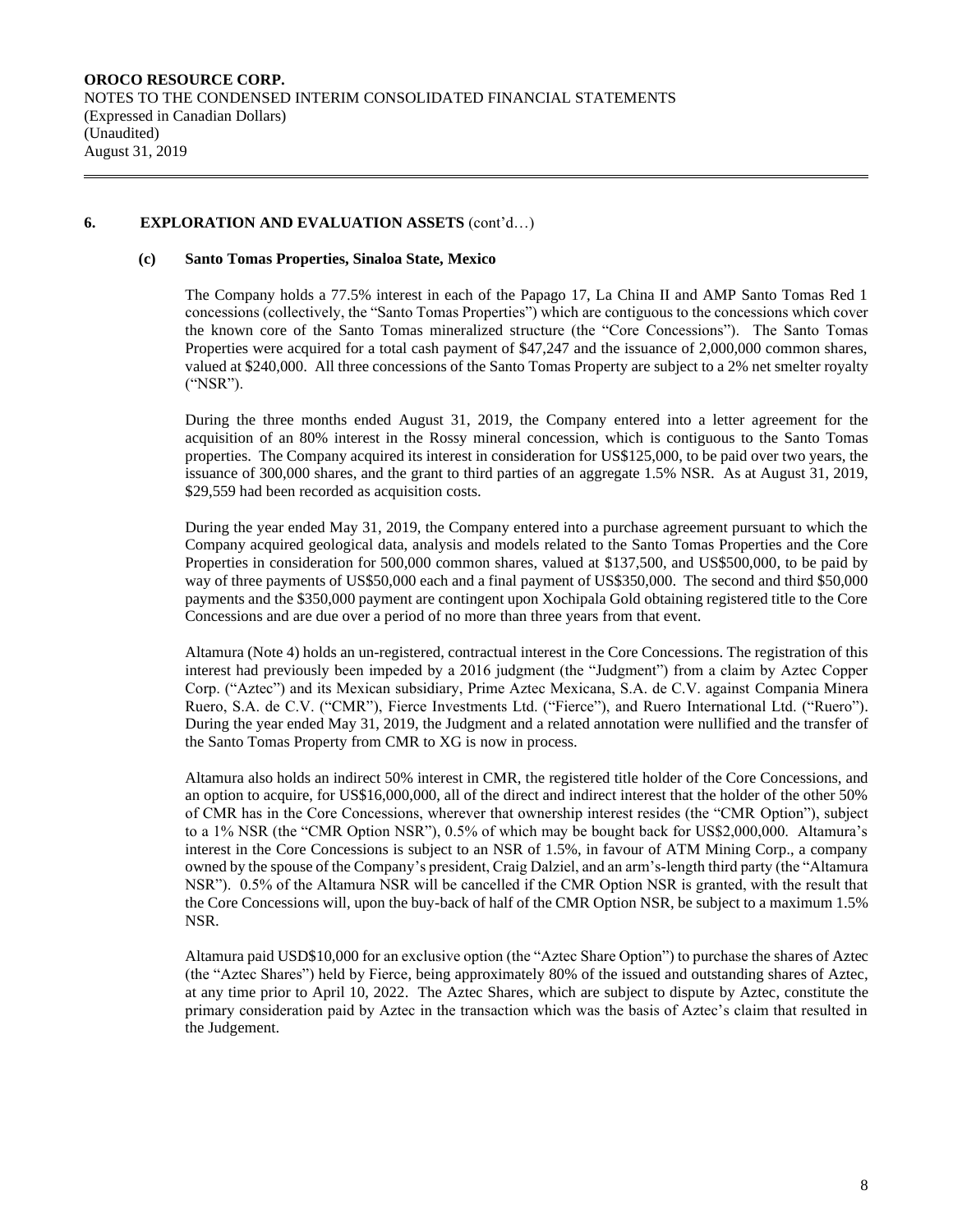## **6. EXPLORATION AND EVALUATION ASSETS** (cont'd…)

#### **(c) Santo Tomas Properties, Sinaloa State, Mexico** (cont'd…)

Altamura has certain contingency fee obligations (the "Contingency Fee Agreements") related to the Core Concessions as follows:

- (i) \$600,000 payable within six months of title to the Santo Tomas Property is registered in the Mexican Public Registry of Mining; and
- (ii) upon the direct or indirect sale, assignment or transfer of the Santo Tomas Property in a transaction intended to be final disposition of the Santo Tomas Property:
	- A. 10% of the sale price, to a maximum of \$3,600,000, (inclusive of the first \$600,000); and
	- B. 1.5% of the sale price, to a maximum of \$4,100,000, of which up to \$1,000,000 is payable to David Rose, an officer of the Company and shareholder of Altamura.

Altamura has entered into agreements pursuant to which it granted an aggregate 15% interest in the Core Properties (the "Contractual Interest") in consideration for i) assistance on legal challenges and land assembly, ii) the assignment of majority interests in certain additional properties to the Company; (iii) the right to cause the assignment of majority interests in other additional properties to the Company; and (iv) providing technical and geological services. The Contractual Interest is subject to dilution down to an aggregate 10% on a prorata basis upon the funding of up to \$30,000,000 of expenditures on the combined Core Concessions and the Santo Tomas Property.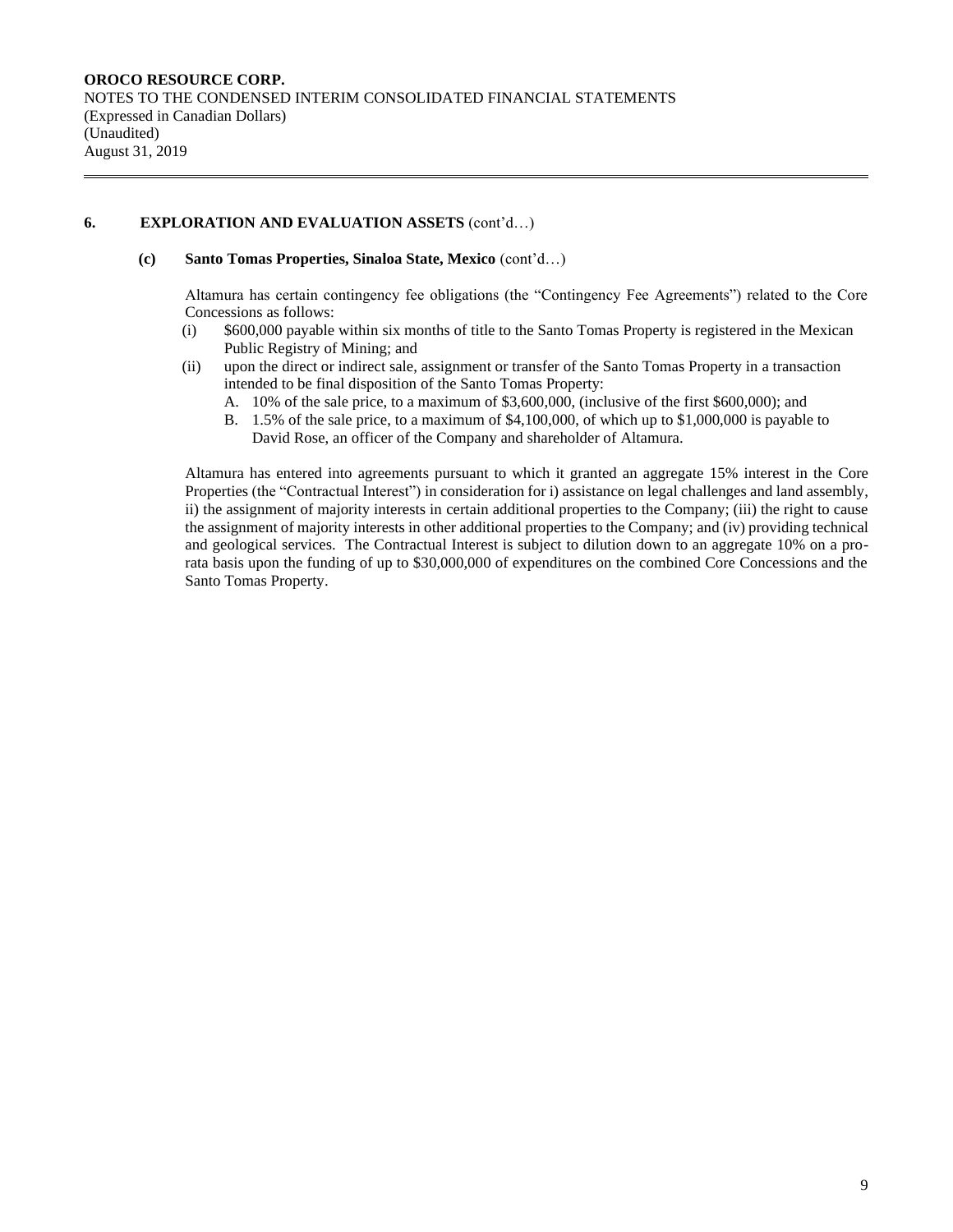# **7. EQUIPMENT**

|                                       |              | Automotive    |               | Computer      |               |              |                         | Office      |                       |
|---------------------------------------|--------------|---------------|---------------|---------------|---------------|--------------|-------------------------|-------------|-----------------------|
|                                       |              | equipment     |               | equipment     |               | Leaseholds   |                         | furniture   | Total                 |
| Cost                                  |              |               |               |               |               |              |                         |             |                       |
| May 31, 2018<br>Additions             | $\mathbb{S}$ | 15,948        | $\mathcal{S}$ | 23,110        | $\mathcal{S}$ | 10,017       | \$                      | 3,070       | \$<br>52,145          |
| May 31, 2019<br>Additions             |              | 15,948        |               | 23,110        |               | 10,017       |                         | 3,070       | 52,145                |
| August 31, 2019                       | \$           | 15,948        | $\mathcal{S}$ | 23,110        | \$            | 10,017       | $\sqrt[6]{\frac{1}{2}}$ | 3,070       | \$<br>52,145          |
| Depreciation                          |              |               |               |               |               |              |                         |             |                       |
| May 31, 2018<br>Charge for the year   | \$           | 11,445<br>450 | $\mathbb{S}$  | 22,293<br>245 | \$            | 8,807<br>242 | $\mathbb{S}$            | 2,749<br>64 | \$<br>45,294<br>1,001 |
| May 31, 2019<br>Charge for the period |              | 11,895<br>101 |               | 22,538<br>43  |               | 9,049<br>48  |                         | 2,813<br>13 | 46,295<br>205         |
| May 31, 2019                          | \$           | 11,996        | $\mathbb{S}$  | 22,581        | \$            | 9,097        | $\mathbb{S}$            | 2,826       | \$<br>46,500          |
| Net book value                        |              |               |               |               |               |              |                         |             |                       |
| May 31, 2019                          | \$           | 4,053         | \$            | 572           | \$            | 968          | $\mathbb{S}$            | 257         | \$<br>5,850           |
| August 31, 2019                       | \$           | 3,952         | \$            | 529           | \$            | 920          | \$                      | 244         | \$<br>5,645           |

The Company rents office space under an operating lease, included in office and general, with monthly payments of \$6,100.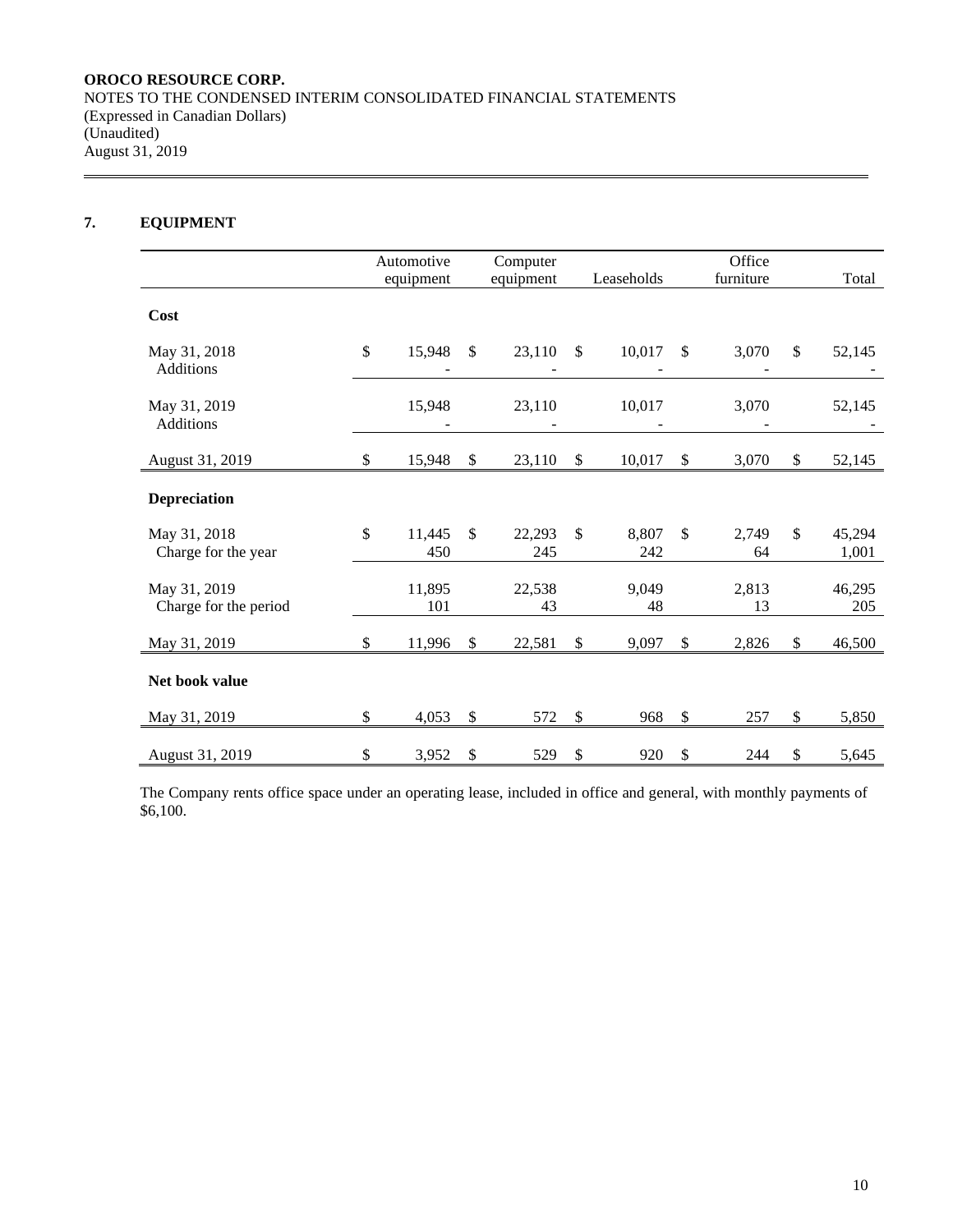## **8. SHARE CAPITAL AND RESERVES**

#### **Authorized**

An unlimited number of common shares without par value.

#### **Issued share capital**

During the three months ended August 31, 2019, the Company issued:

- i. 2,000,000 units at a price of \$0.45 per unit by way of a private placement for total proceeds of \$900,000, with each unit consisting of one common share and one-half of one share purchase warrant. Each whole share purchase warrant will entitle the holder to acquire an additional common share at a price of \$0.70 per common share, for a period of 24 months from the date of issue. The Company paid a total of \$6,212 in cash for fees and issued 19,200 finder's warrants. Each finders' warrant entitles the holder to purchase one common share at a price of \$0.45 per common share, for a period of two years from the date of issue. The finder's warrants were valued at \$4,380, calculated using the Black-Scholes option pricing model assuming a life expectancy of two years, a risk free interest rate of 1.34%, a dividend rate of nil%, a forfeiture rate of nil% and volatility of 105%; and
- ii. 325,000 common shares, pursuant to the exercise of warrants, for proceeds of \$52,000.

During the three months ended August 31, 2018, the Company issued:

i. 500,000 common shares, valued at \$137,500, pursuant to the purchase agreement in which the Company received technical and geological services related to the Santo Tomas Properties (Note 6(c)).

#### **Share subscriptions receivable**

During the three months ended August 31, 2019, the Company had accrued a total of \$121,500 (May 31, 2019 - \$Nil) for common shares that have been issued; this amount was collected subsequent to period end.

#### **Warrants**

Warrant transactions are summarized as follows:

|                                            | Number of | Weighted average |                |
|--------------------------------------------|-----------|------------------|----------------|
|                                            | warrants  |                  | exercise price |
|                                            |           |                  |                |
| Balance, outstanding as at May 31, 2018    | 4,500,000 | S                | 0.16           |
| <b>Issued</b>                              | 3,475,000 |                  | 0.36           |
| Exercised                                  | (445,000) |                  | 0.17           |
| Balance, outstanding as at May 31, 2019    | 7,530,000 | S                | 0.25           |
| Issued                                     | 1,019,200 |                  | 0.70           |
| Exercised                                  | (325,000) |                  | 0.16           |
| Balance, outstanding as at August 31, 2019 | 8,224,200 |                  | 0.31           |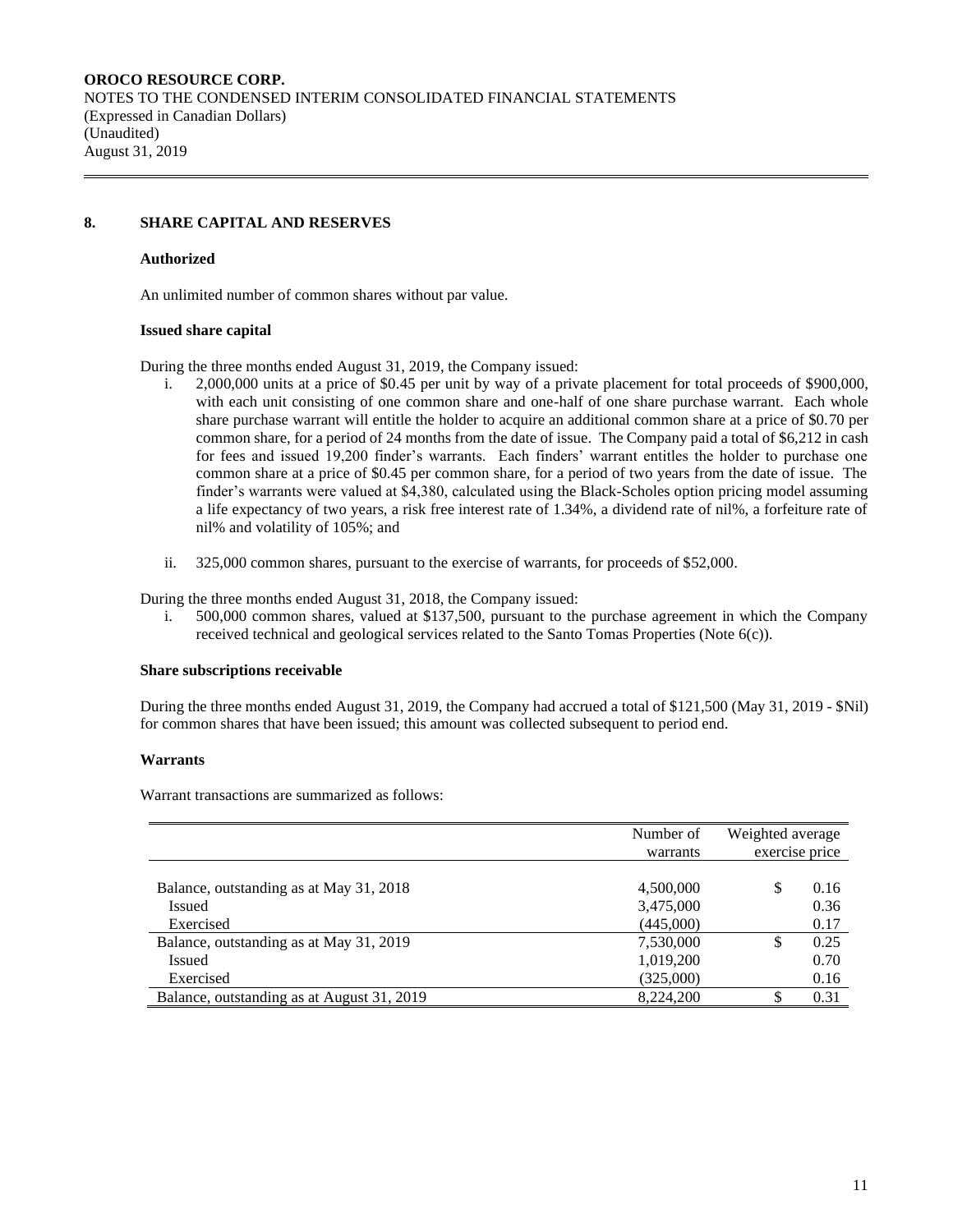## **8. SHARE CAPITAL AND RESERVES** (cont'd…)

#### **Warrants** (cont'd…)

Warrants outstanding as at August 31, 2019 are as follows:

|           | Weighted<br>average |                |                               |  |  |  |
|-----------|---------------------|----------------|-------------------------------|--|--|--|
| Number of |                     | remaining life |                               |  |  |  |
| warrants  | Exercise price      | (years)        | Expiry date                   |  |  |  |
|           |                     |                |                               |  |  |  |
| 3,750,000 | \$<br>0.16          | 0.15           | October 26, 2019 <sup>*</sup> |  |  |  |
| 1,855,000 | 0.32                | 0.68           | May 3, 2020                   |  |  |  |
| 1,600,000 | 0.40                | 1.13           | October 17, 2020              |  |  |  |
| 1,000,000 | 0.70                | 1.93           | August 6, 2021                |  |  |  |
| 19,200    | 0.45                | 1.93           | August 6, 2021                |  |  |  |
| 8 224 200 |                     |                |                               |  |  |  |

\* exercised subsequent to period end (Note 13)

#### **Stock options**

The Company has a rolling stock option plan, whereby from time to time, at the direction of the Board of Directors, stock options may be granted to employees, consultants, directors and officers. The number of shares reserved for issuance under the plan shall not exceed 10% of the issued and outstanding common shares of the Company. The exercise price of each option is based on the market price of the Company's common stock at the date of the grant. Options may be granted for a maximum of five years and vesting is determined by the Board of Directors.

During the three months ended August 31, 2019, a total of 350,000 (August 31, 2018 - 750,000) stock options were granted to certain officers, directors, and consultants of the Company with a fair value of \$113,671 (August 31, 2018 - \$119,510) using the Black-Scholes option pricing model. During the three months ended August 31, 2019, the Company recognized \$250,096 (August 31, 2018 - \$62,573) as share-based payment for the fair value of the stock options.

The fair value of options granted was estimated on the grant date using the Black-Scholes option pricing model with weighted average assumptions as follows:

|                                 | For the three months | For the three months |
|---------------------------------|----------------------|----------------------|
|                                 | ended August 31,     | ended August 31,     |
|                                 | 2019                 | 2018                 |
| Risk-free interest rate         | 1.40%                | 1.98%                |
| Expected option life in years   | 3.0                  | 3.0                  |
| Expected stock price volatility | 118%                 | 145%                 |
| Expected forfeiture rate        | 0%                   | 0%                   |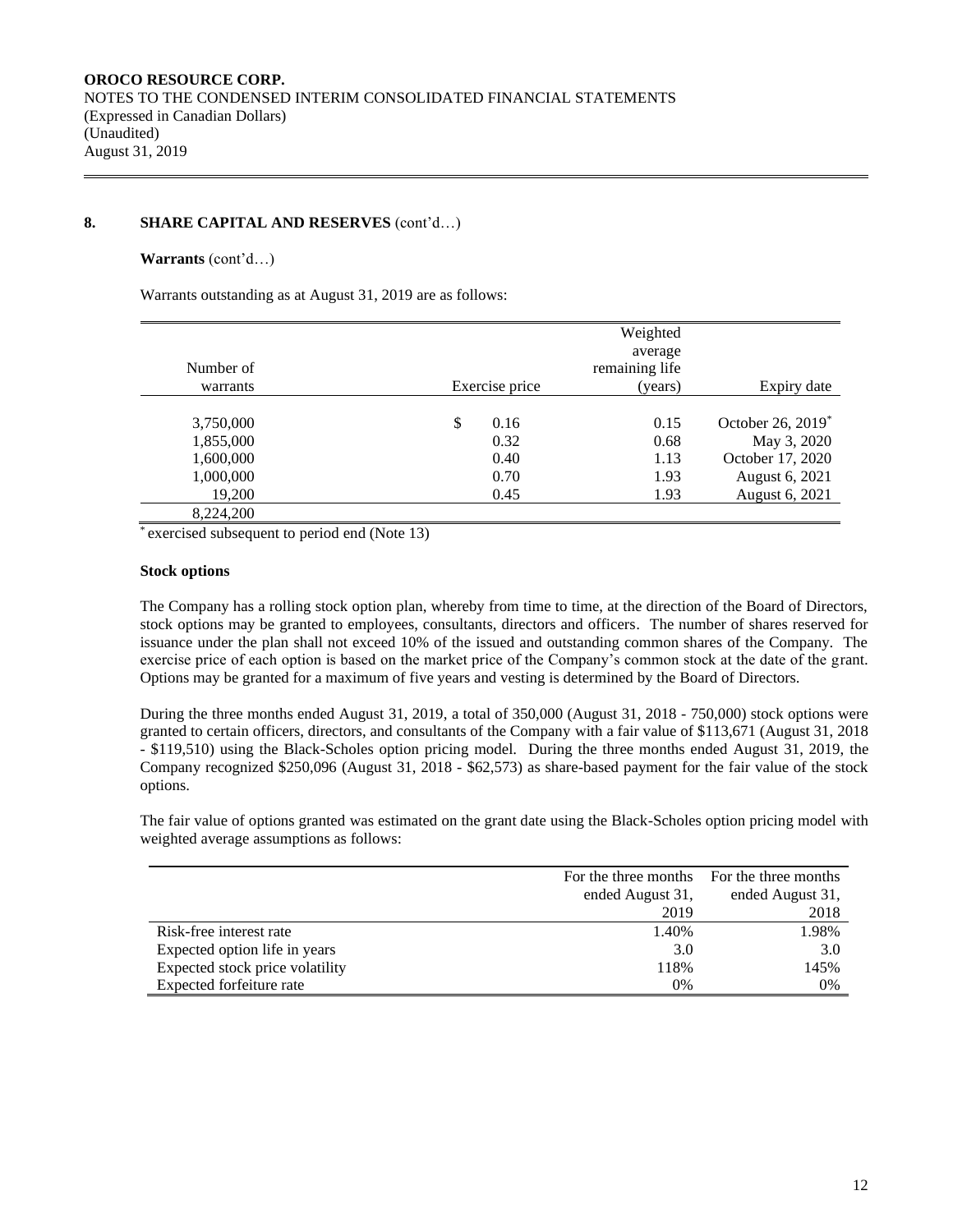# **8. SHARE CAPITAL AND RESERVES** (cont'd…)

#### **Stock options** (cont'd…)

Option transactions are summarized as follows:

|                                            | Number of | Weighted average |      |  |  |
|--------------------------------------------|-----------|------------------|------|--|--|
|                                            | options   | exercise price   |      |  |  |
|                                            |           |                  |      |  |  |
| Balance, outstanding as at May 31, 2018    | 4,700,000 |                  | 0.08 |  |  |
| Granted                                    | 3,700,000 |                  | 0.33 |  |  |
| Exercised                                  | (500,000) |                  | 0.08 |  |  |
| Balance, outstanding as at May 31, 2019    | 7,900,000 |                  | 0.19 |  |  |
| Granted                                    | 350,000   |                  | 0.53 |  |  |
| Balance, outstanding as at August 31, 2019 | 8,250,000 |                  | 0.21 |  |  |
| Balance, exercisable as at August 31, 2019 | 7,050,000 |                  | 0.16 |  |  |

Options outstanding as at August 31, 2019 are as follows:

| Number of<br>options | Number of<br>exercisable<br>options | Exercise price | Weighted<br>average<br>remaining life<br>(years) | Expiry date        |
|----------------------|-------------------------------------|----------------|--------------------------------------------------|--------------------|
| 3,550,000            | 3,550,000                           | \$<br>0.075    | 0.95                                             | August 11, 2020    |
| 150,000              | 150,000                             | 0.075          | 1.05                                             | September 18, 2020 |
| 500,000              | 500,000                             | 0.075          | 1.05                                             | September 18, 2020 |
| 750,000              | 750,000                             | 0.200          | 1.84                                             | July 2, 2021       |
| 1,500,000            | 1,200,000                           | 0.225          | 2.15                                             | October 24, 2021   |
| 300,000              | 300,000                             | 0.250          | 2.40                                             | January 24, 2022   |
| 100,000              | 100,000                             | 0.350          | 2.67                                             | May 1, 2022        |
| 750,000              | 250,000                             | 0.600          | 2.71                                             | May 17, 2022       |
| 300,000              | 100,000                             | 0.550          | 2.74                                             | May 28, 2022       |
| 100,000              |                                     | 0.550          | 2.79                                             | June 14, 2022      |
| 150,000              | 50,000                              | 0.500          | 2.92                                             | August 1, 2022     |
| 100,000              | 100,000                             | 0.550          | 2.98                                             | August 22, 2022    |
| 8,250,000            | 7,050,000                           |                |                                                  |                    |

#### **Reserves**

As at August 31, 2019, the Company had a Stock Option and Warrant Reserve balance of \$3,057,307 (May 31, 2019- \$2,802,831) consisting of warrant valuations associated with warrants issued in connection with various private placements and share-based compensation associated with stock option grants to employees, consultants, directors and officers.

As at May 31, 2019, the Company had an Other Comprehensive Loss balance of \$133,769 (May 31, 2019- \$44,125).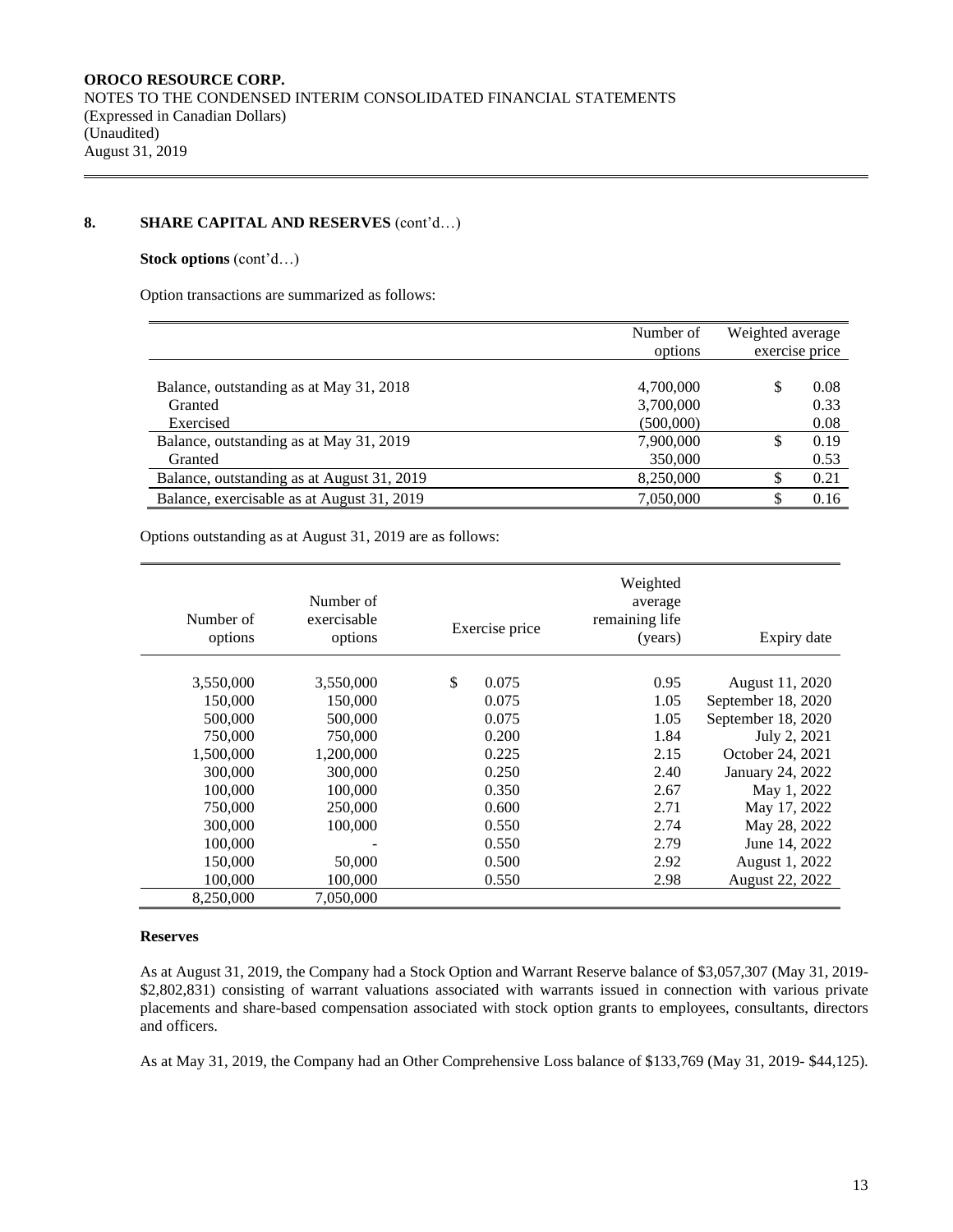## **9. RELATED PARTY TRANSACTIONS**

The Company considers key management personnel to consist of directors and officers. The following expenses were incurred with key management personnel:

|                              | For the three months |        | For the three months |                  |  |
|------------------------------|----------------------|--------|----------------------|------------------|--|
|                              | ended August 31,     |        |                      | ended August 31, |  |
|                              |                      | 2019   |                      | 2018             |  |
| Management and director fees | S.                   | 59,000 |                      | 59,000           |  |
| Consulting                   |                      | 6,000  |                      | 5,400            |  |
| Professional fees            |                      | 25,500 |                      | 25,500           |  |
| Total                        |                      | 90,500 |                      | 89,900           |  |

As at May 31, 2019 included in accounts payable and accrued liabilities was \$259,607 (May 31, 2019 - \$254,937) owing to officers and directors. The amounts owing are unsecured, non-interest bearing and have no fixed repayment terms.

During the year ended May 31, 2019, the Company entered into the Altamura Option Agreement (Notes 4 and 6), the Altamura Loan Agreement and the Advances Conversion Agreement with Altamura, which is a related party by virtue of a company controlled by the spouse of a director and an officer of the Company, a company controlled by family members of a director and officer of the Company and a member of the Company's management being significant shareholders of Altamura (Note 4).

Pursuant to the terms of the Altamura Option Agreement, the Company will issue 39,800,000 shares to the shareholders of Altamura. 8,302,000 shares will be issued to a company controlled by the spouse of a director and officer of the Company, 9,506,000 shares will be issued to a company controlled by family members of a director and officer of the Company and 8,302,000 shares will be issued to an officer of the Company.

# **10. SUPPLEMENTAL CASH FLOW INFORMATION**

|                                                                                                                                              |    | For the three<br>months ended<br>August 31, 2019 |    | For the three<br>months ended<br>August 31, 2018 |
|----------------------------------------------------------------------------------------------------------------------------------------------|----|--------------------------------------------------|----|--------------------------------------------------|
| Interest paid<br>Taxes paid                                                                                                                  | \$ |                                                  | \$ |                                                  |
| Non-cash transactions not included in investing or financing activities<br>Exploration and evaluation assets included in accounts<br>payable | S  | 26.823                                           | -S | 3.012                                            |
| Deferred acquisition costs allocated to exploration and<br>evaluation assets                                                                 |    | 29,559                                           |    |                                                  |
| Share subscriptions receivable included in share capital<br>Finder's warrants issued included in share issue costs                           |    | 121,500<br>4,380                                 |    |                                                  |
| Shares issued for exploration and evaluation assets                                                                                          |    |                                                  |    | 137,500                                          |
| Unrealized loss on fair value of marketable securities                                                                                       |    | 89.644                                           |    | 172,537                                          |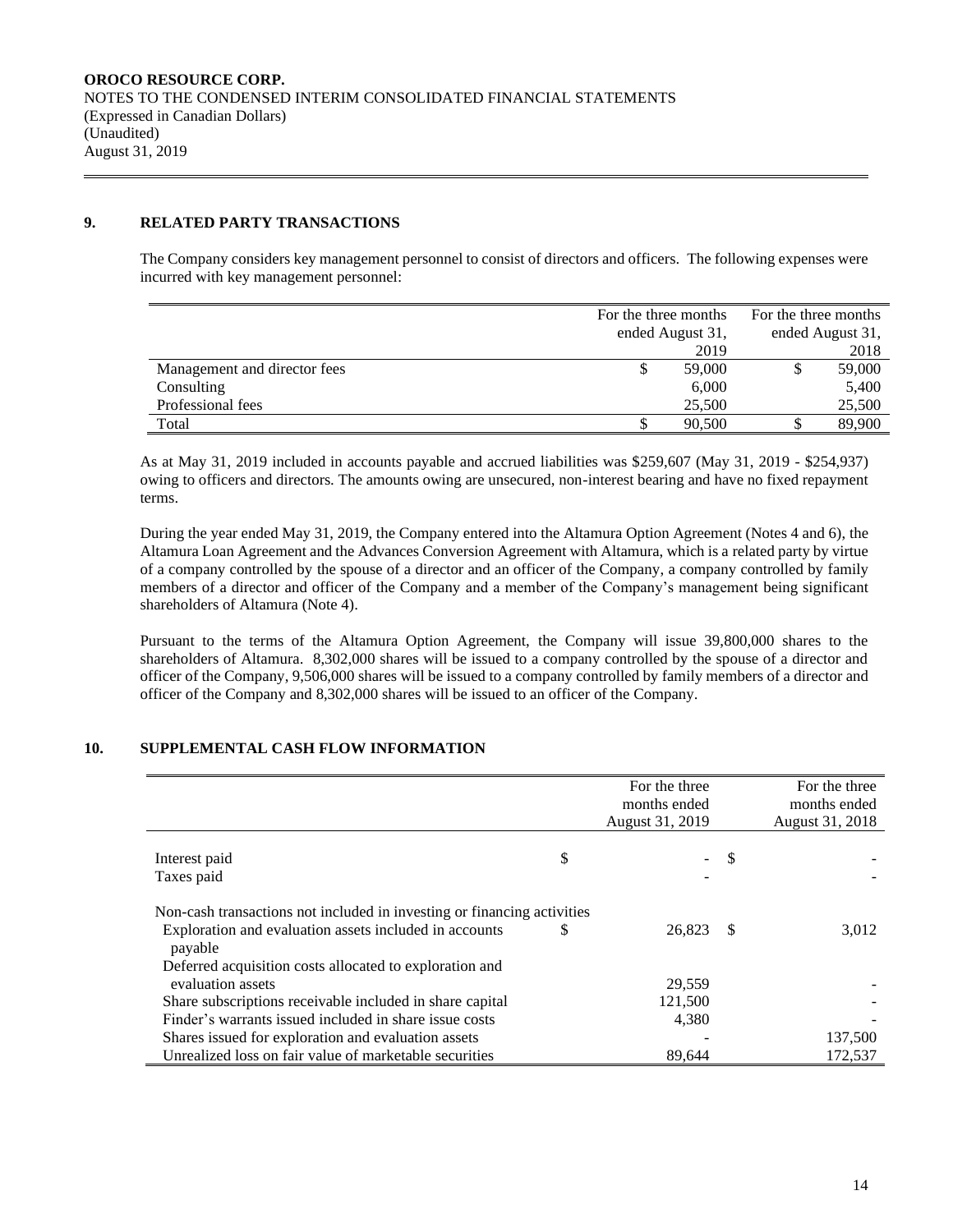## **11. SEGMENTED INFORMATION**

The Company operates in one segment being the acquisition and exploration of exploration and evaluation assets located in Mexico. Geographic information is as follows:

As at August 31, 2019

|                                   | Canada    | Mexico              | Total     |
|-----------------------------------|-----------|---------------------|-----------|
| Equipment                         | 1.693     | $3.952 \text{ }$ \$ | 5.645     |
| Exploration and evaluation assets | -         | 1,601,588           | 1,601,588 |
| Other assets                      | 2.520.930 | 14.610              | 2,535,540 |
| Total assets                      | 2.522.623 | .620.150            | 4.142.773 |

As at May 31, 2019

|                                   | Canada    | Mexico    | Total     |
|-----------------------------------|-----------|-----------|-----------|
| Equipment                         | 1.797     | 4.053     | 5,850     |
| Exploration and evaluation assets | -         | 1.417.143 | 1,417,143 |
| Other assets                      | 2,291,958 | 17.157    | 2,309,115 |
| Total assets                      | 2,293,755 | .438.353  | 3,732,108 |

## **12. FINANCIAL INSTRUMENT RISK AND CAPITAL MANAGEMENT**

The Company's objectives when managing capital are to identify, pursue and complete the exploration and development of mineral properties, to maintain financial strength, to protect its ability to meet its on-going liabilities, to continue as a going concern, to maintain creditworthiness and to maximize returns for shareholders over the long term. The Company does not have any externally imposed capital requirements to which it is subject. Capital of the Company comprises shareholders' equity. There has been no significant change in the Company's objectives, policies and processes for managing its capital during the three months ended August 31, 2019.

The Company manages the capital structure and makes adjustments to it in light of changes in economic conditions and the risk characteristics of the underlying assets. To maintain or adjust the capital structure, the Company may attempt to issue new shares. The Company's investment policy is to invest its cash in financial instruments in high credit quality financial institutions with terms to maturity selected with regards to the expected timing of expenditures from continuing operations.

#### **Fair value hierarchy**

The Company's financial instruments recorded at fair value require disclosure about how the fair value was determined based on significant levels of inputs described in the following hierarchy:

Level 1 - Quoted prices are available in active markets for identical assets or liabilities as of the reporting date. Active markets are those in which transactions occur in sufficient frequency and value to provide pricing information on an ongoing basis.

Level 2 - Pricing inputs are other than quoted prices in active markets included in level 1. Prices in level 2 are either directly or indirectly observable as of the reporting date. Level 2 valuations are based on inputs including quoted forward prices for commodities, time value and volatility factors, which can be substantially observed or corroborated in the market place.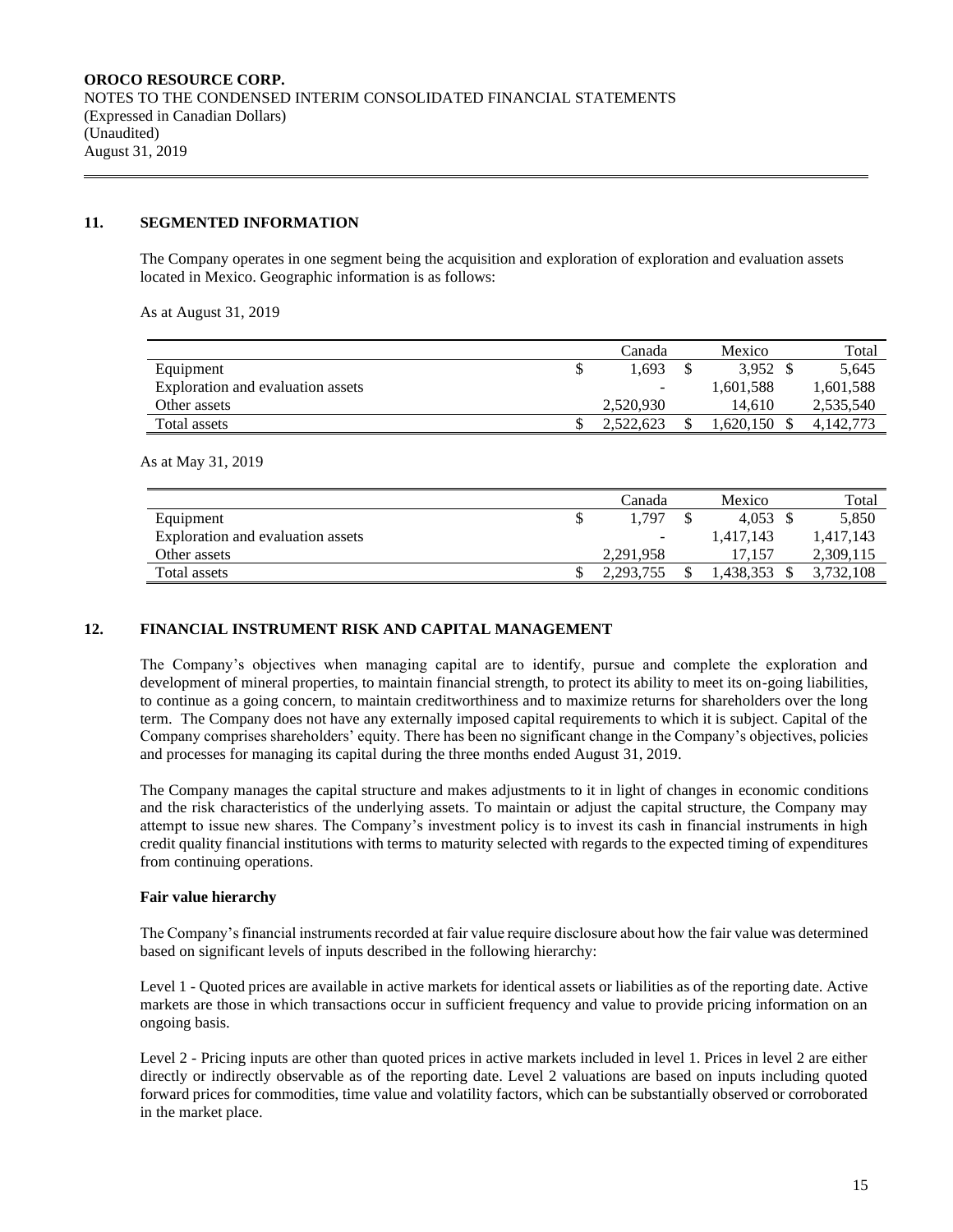## **12. FINANCIAL INSTRUMENT RISK AND CAPITAL MANAGEMENT** (cont'd…)

## **Fair value hierarchy** (cont'd…)

Level 3 - Valuations in this level are those with inputs for the asset or liability that are not based on observable market data.

## **Management of Industry Risk**

The Company is engaged in mineral exploration and manages related industry risk issues directly. The Company may be at risk for environmental issues and fluctuations in commodity pricing as well as changes in foreign government policy. Management is not aware of and does not anticipate any significant environmental remediation costs or liabilities in respect of its current operations; however, it is not possible to be certain that all aspects of environmental issues affecting the Company, if any, have been fully determined or resolved.

## **Management of Financial Risk**

The carrying value of cash, receivables, and trade payables and accrued liabilities approximated their fair value because of the short-term nature of these instruments. Cash is measured at a level 1 of the fair value hierarchy. The Goldgroup and Pub Co. shares recorded in marketable securities are measured at a level 1 of the fair value hierarchy and the BC Co. shares recorded in marketable securities are measured using level 3 of the fair value hierarchy. Investments classified within level 3 have significant unobservable inputs. As observable prices are not available for these securities, the Company has used valuation techniques to derive the fair value. The investments are based on cost at time of acquisition.

The Company's financial instruments are exposed to certain financial risks, which include credit risk, liquidity risk, and market risk.

## **Credit Risk**

Credit risk is the risk that one party to a financial instrument will fail to discharge an obligation and cause the other party to incur a financial loss. The Company's primary exposure to credit risk is on its bank accounts. The bank accounts are mainly held with a major Canadian bank and this minimizes the risk to the Company.

## **Liquidity Risk**

Liquidity risk is the risk that the Company will not have sufficient funds to meet its financial obligations when they are due. The Company manages liquidity risk through the management of its capital structure and financial leverage as outlined above. The Company monitors its ability to meet its short-term expenditures by raising additional funds through share issuance when required. All of the Company's financial liabilities have contractual maturities of 30 days or due on demand and are subject to normal trade terms. The Company is exposed to liquidity risk.

## **Foreign Exchange Risk**

The Company's property interests in Mexico make it subject to foreign currency fluctuations, which may adversely affect the Company's financial position, results of operations and cash flows. The Company is affected by changes in exchange rates between the Canadian dollar and foreign currencies. The Company does not invest in derivatives to mitigate these risks. The effect of a 1% change in the foreign exchange rate on the cash held in foreign currencies at August 31, 2019 is nominal.